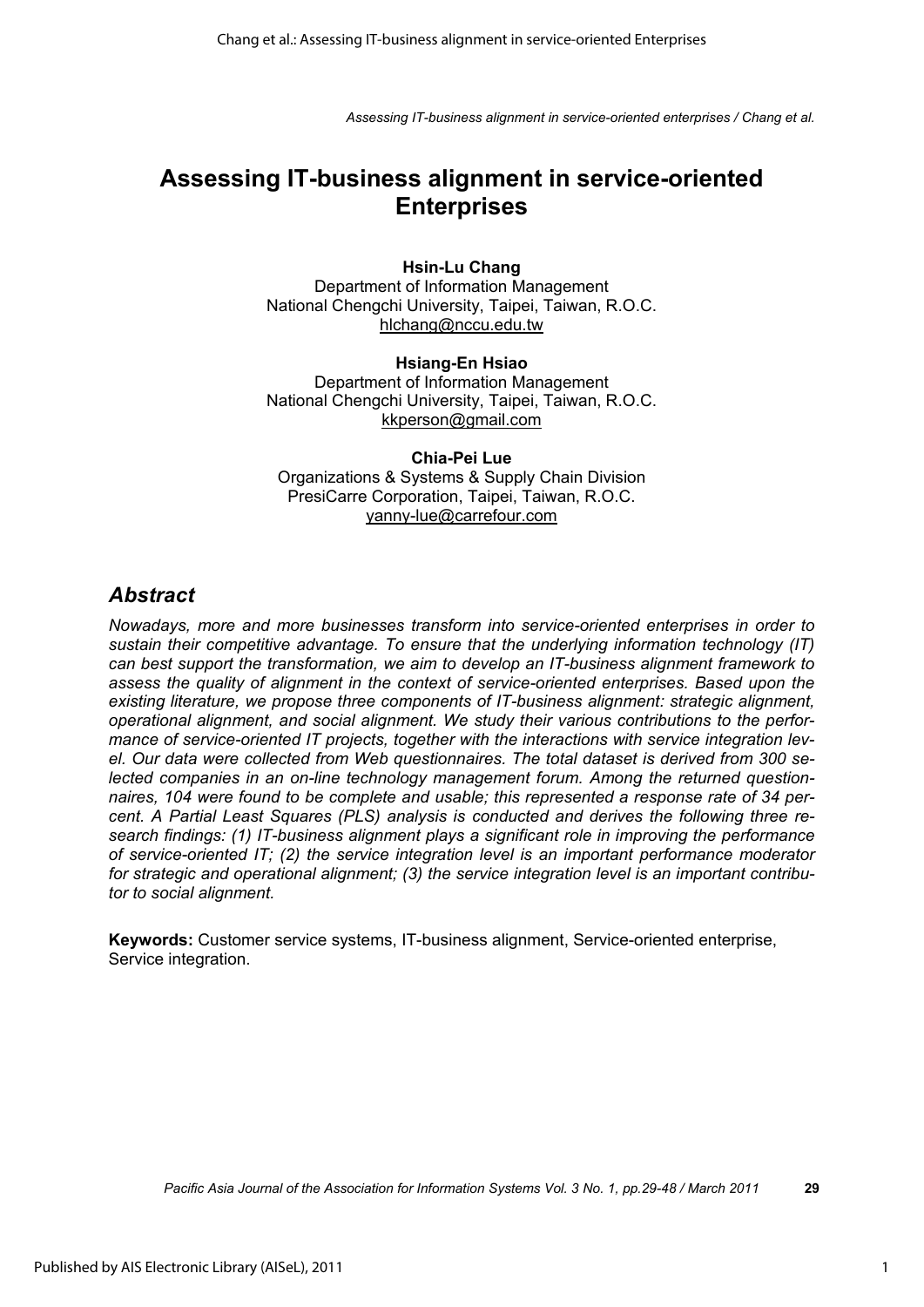## **Introduction**

Nowadays, Information Technology (IT)- Business alignment plays an important role in any company. When IT aligns with business operations and strategies, IT can anticipate future business requirements and map out a trajectory to meet upcoming needs (Huang and Hu, 2007). Aligning IT with business strategy, however, is not an easy task. A survey by CFO Magazine in November 2003 suggested that 48 percent of Chief Financial Officers (CFOs) reported poor alignment between IT and business needs. Huang and Hu (2007) have pointed out that the effectiveness of IT goes well beyond software and hardware; even the best IT cannot work efficaciously for a company unless it is properly used in the right context at the appropriate time. Similarly, Luftman (2000) has stated that IT-business alignment depends on a harmony between business strategy, IT strategy, organizational structure and processes, as well as IT infrastructure and processes. Many companies, therefore, rank IT-Business alignment among the top ten of their perennial business IT issues (Luftman, 2003). There is also emergent evidence that IT and business alignment do have an impact on organizational performance (Chan and Reich, 2007; Chan et al., 2006; Khaiata and Zualkernan, 2009). Moreover, the need to identify appropriate types of IT alignment for achieving organizational goals has been recognized by alignment researchers and IT professionals (Weiss et al., 2006).

Many researchers and practitioners agree that the challenges are even greater when more and more companies focus on IT initiatives to support on-demand business (IBM Summit, 2004), or so-called service-oriented enterprise (SOE) activities to respond to new business dynamics, changing customer preferences, and disruptive technological shifts (Gosain et al., 2005). According to the IBM Summit (2004), SOE is a new organizational structure to support flexibility, innovation, and fast go-to-market activities. To achieve these goals, the integration between IT and business processes needs to achieve to a new level of success. The underlying IT should

transform from simply replacing human involvement to a stonger level of integration. IT alignment should be considered at multiple levels, including processes, strategies, and workforce issues.

For these SOE, IT-business alignment becomes an important research issue, which is seldom discussed in the past literature. This study aims to develop a framework to assess IT-business alignment in the context of service orientation. Such a framework will be helpful for project managers in making decisions when they are supervising serviceoriented IT projects, or for Chief Executive Officers (CEOs) and top managers who need to transform their businesses into SOEs. Important questions that need to be addressed include the following:

(1) How can companies assess IT-business alignment in the context of service orientation?

(2) How can companies manage IT-business alignment to enhance the performance of service-oriented IT projects?

## **Literature Review**

### *IT-Business Alignment*

The term "IT alignment" is generally defined in reference to the alignment of an organization's IT resources with the objectives of its business unit (Moody, 2003). There are three major goals for research into IT-business alignment. The first identifies the requirements and strategies for achieving the alignment. Earl, Rockart, and Ross (1996) consider that IT management must be knowledgeable about the strategic and tactical thinking of senior managers to ensure that investments in IT are targeted towards strategic priorities. It is also crucial that the importance of ITbusiness alignment is recognized by all members in the company. Similarly, Reich and Benbasat (2000) have argued that a high level of shared domain knowledge has a positive impact on IT-business alignment. Weiss, Thorogood, and Clark (2006) insist that there are no quick fixes or easy solutions to ITbusiness alignment. Enterprises must enhance the three constructions of technology resources, business enablers, and strategic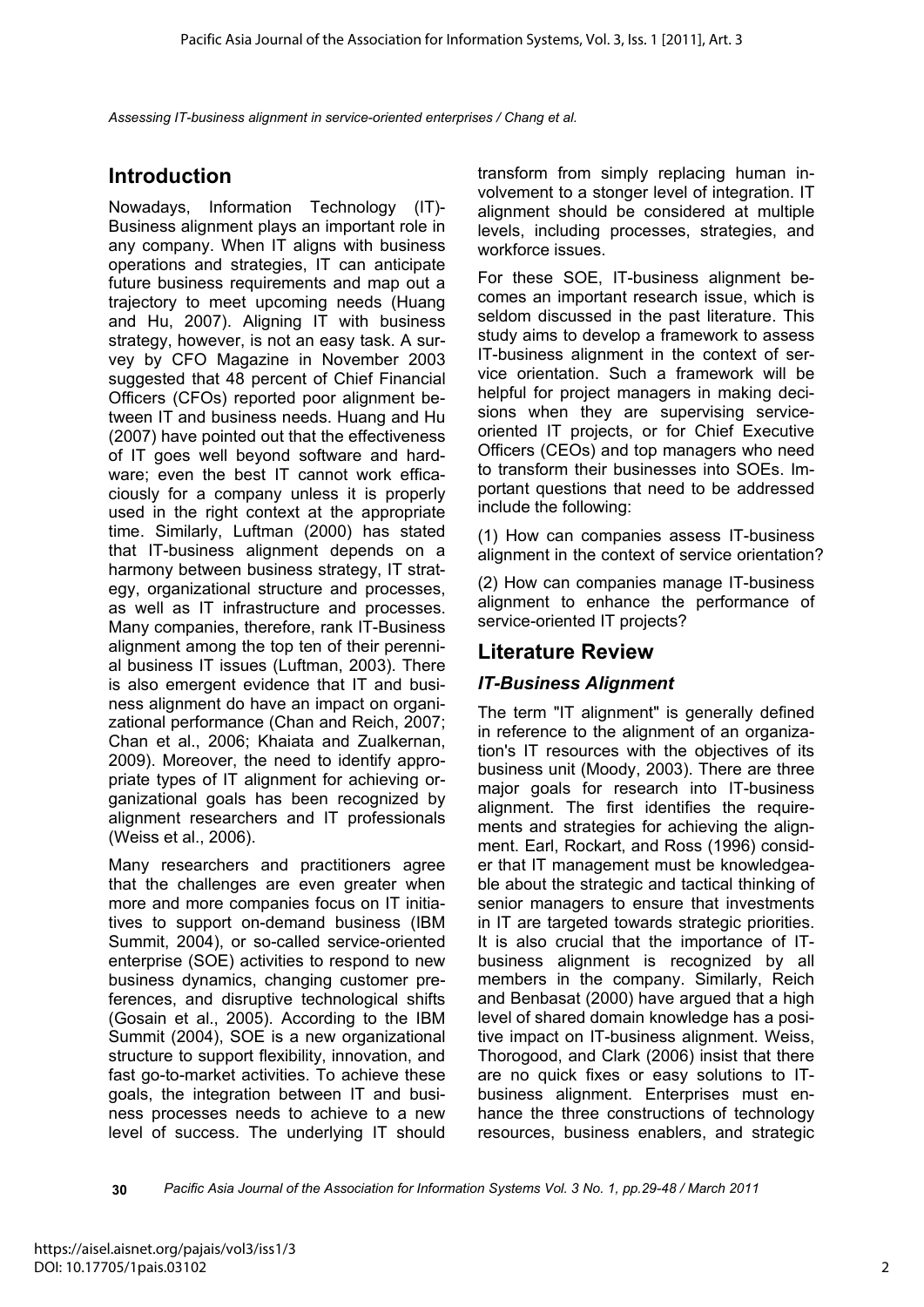weapons before achieving IT-business alignment.

A second approach identifies the components of alignment that are required in enterprises. Chan (2002) proposes two different types of alignment: strategic alignment and structural alignment. Strategic alignment focuses on the fit between the priorities and activities of the IS function and those of the business unit. Structural alignment examines the degree of structural fit between IS and the business, specifically in the areas of IS decision-making rights, reporting relationships, (de) centralization of IS services and infrastructure, and the deployment of IS personnel. The research finds that IS strategic alignment is often more important than formal IS structural alignment. The author also emphasizes the importance of IS structure flexibility.

The third identifies methods, techniques, and tools that can enhance IT-business alignment. For example, Huang and Hu (2007) suggest that the balanced scorecard is an appropriate tool to ensure IT alignment with the entire company's strategic programs. They also point out numerous organizational, cultural, and political barriers that may inhibit alignment. Peak and Guynes (2003) recommend an IT alignment planning process to connect strategic and tactical business goals with IT strategies, resources, systems, and services.

In summary, alignment is not just a process, but a mindset of how IT can work for, and with, business all the time; in other words, it is a basic principle of the interaction between IT and business. In this context, alignment can aid stakeholders in developing a clearer understanding of the goals and objectives of a project at the outset and maximize the potential return on IT investment (Huang and Hu, 2007).

### *SOE and the underlying IT*

Service orientation is defined as a design paradigm that specifies the creation of automation logic in the form of services (Chang and Lue, 2009). Service-oriented architecture (SOA) is often viewed as an enabler of service orientation and is an architectural style based on which existing or new functionalities are grouped into atomic services. These services communicate with each other by passing data from one service to another, or by coordinating an activity between one or more services. Other researchers have discussed similar concepts of "service orientation," such as customer orientation, market orientation, and on-demand (e.g., Narver and Slater, 1990; Slater and Narver, 1998; Cherbakov et al., 2005). IBM consolidated these concepts and proposed the "On-Demand Business Architecture" in 2004 (IBM Summit, 2004). Building upon this architecture, SOE can be explained using the four components of service science disciplines as Figure 1 shows. A detailed discussion follows.



*Pacific Asia Journal of the Association for Information Systems Vol. 3 No. 1, pp.29-48 / March 2011* **31**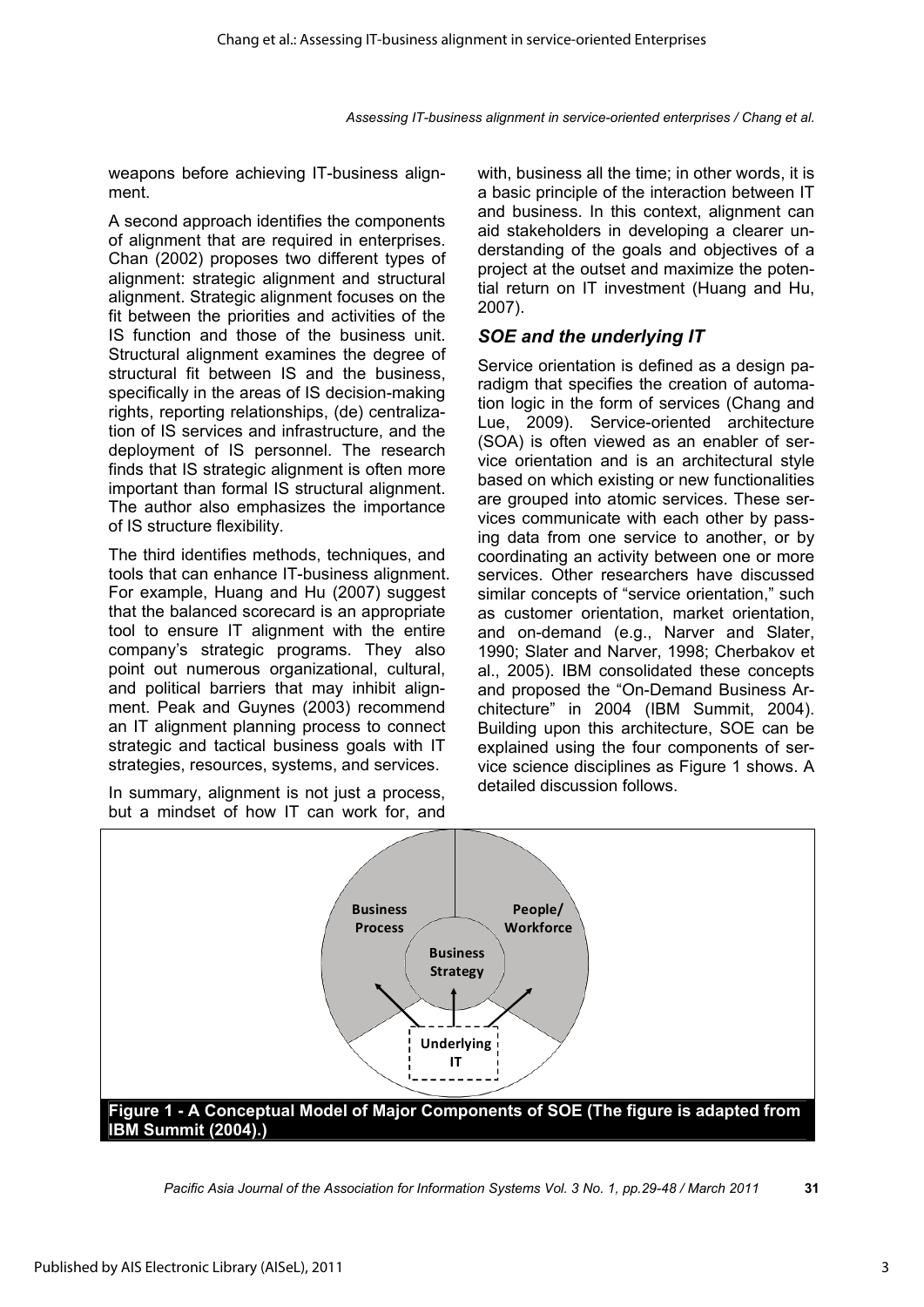### **Business Components in SOE**

#### *Contexts*

#### **1. Business Strategy**

Before becoming an SOE, the focus of business strategy is on production push, which emphasizes on efficiency. Companies provide customer benefits and values by creating strong brand images. Slater and Narver (1998) describe such a "customer-led" strategy as a short-term philosophy in which organizations respond to customers' expressed desires. By contrast, the product strategy of SOE focuses on customer pull, which represents a long-term commitment to understanding customers' needs — both expressed and latent — and to developing innovative solutions that produce superior customer value (Slater and Narver, 1998). Customers, both internal and external, are viewed as potentially valuable sources of new offerings, ideas and opportunities, and senior managers are always willing to commit resources to exploring new service/product development projects (Menor and Roth, 2007). In addition, the supply chain organization is characterized by frequent 'partnering,' which enables firms to maintain their customer-pull strategies by continually orchestrating new sources of value creation (Gosain et al., 2005).

### **2. Business Process**

In traditional enterprises, process flow is often sequential. Value creation is cumulative and based on the value chain, and therefore, the composition of services is limited (Cherbakov et al., 2005). Since process design is a static and sequential flow with decision points in predefined sequences, modeling is focused on decomposition (Cherbakov et al., 2005). SOE, in contrast, contains modularized, standardized, and net-like process flows, as well as real-time and dynamic process designs (Menor and Roth, 2007). Modularization promotes reusability (Bieberstein et al., 2005). The net-like process flow proceeds through the composition and enhancement (and often parallel execution) of existing services provided by participants in the business ecosystem (Cherbakov et al., 2005). The dynamic design is based on the execution results of the sub-processes and on near real-time dynamic orchestration (Cherbakov et al., 2005).

### **3. Workforce**

The workforce in traditional businesses is hierarchically arranged (i.e., a hierarchical organization structure) (Cherbakov et al., 2005). When companies transform into SOEs, they require certain specific structural elements in their workforce. The organizational structure is horizontal and network-like, and the glue that holds the organization together is a commitment to innovation and new service or product development (Cherbakov et al., 2005; Menor and Roth, 2007). Schneider et al. (1998) have discussed the "service climate" as the key concept that underlies the structure of the SOE. The service climate is defined as employee perceptions of the practices, procedures, and behaviors that are expected, supported, and rewarded with regard to customer service and customer service quality. It is critical to specify an executive as the owner for each logically connected set of services. The owner should possess both market learning skills and market response behaviors, and his responsibility should be aligned with general enterprise governance (Slater and Narver, 1999; Bieberstein et al., 2005). We summarize our discussion in Table 1.

### **Underlying IT Paradigms in SOE**

### *Contexts*

Based on the discussion above, investment in underlying service-oriented IT should focus on the integration of IT and business processes to promote the availability of data for decision makings. Moreover, these projects need to consider developments in connectivity, automation, and technology integration to create extensible enterprises and dynamically reconfigured business relationships in response to market changes and new business relationships (Gosain et al., 2005). It is expected that these investments will have a profound influence on those who work for such companies and the way their work will be structured. Human capital mana-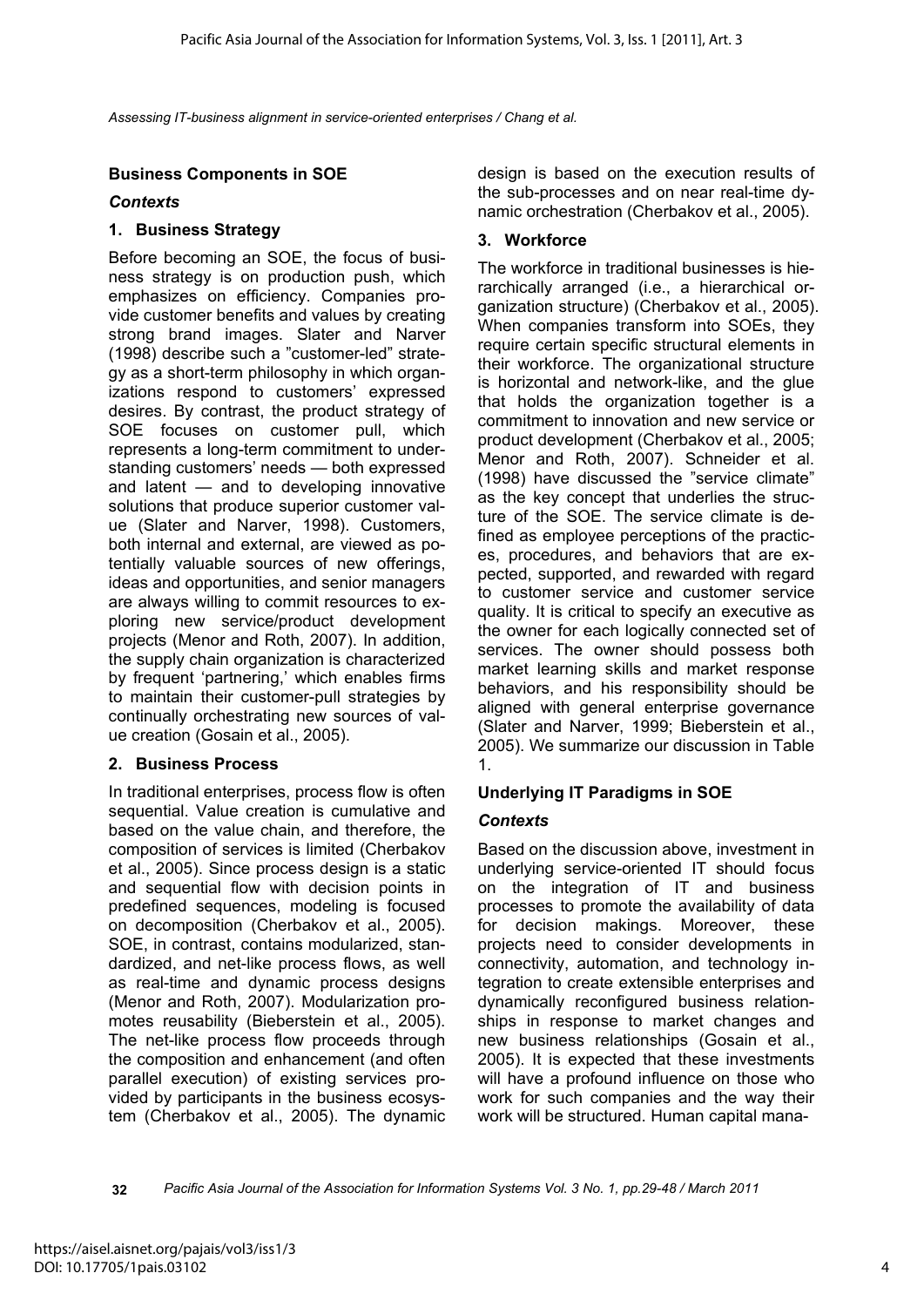| Table 1 - Traditional Enterprises VS. Service-oriented Enterprises |                                                                                                                                                                |                                                                                                                                                                                                                                                                                               |  |
|--------------------------------------------------------------------|----------------------------------------------------------------------------------------------------------------------------------------------------------------|-----------------------------------------------------------------------------------------------------------------------------------------------------------------------------------------------------------------------------------------------------------------------------------------------|--|
|                                                                    | <b>Traditional Enterprise</b>                                                                                                                                  | <b>Service-Oriented Enterprise</b>                                                                                                                                                                                                                                                            |  |
| <b>Business strategy</b>                                           | production push<br>п<br>efficiency<br>п<br>focusing on creating strong<br>٠<br>brand images<br>short-term customer-led<br>п<br>strategy                        | customer pull (on demand)<br>п<br>market-oriented<br>٠<br>long-term commitment to understanding cus-<br>п<br>tomer needs<br>agility, responsiveness, flexibility, and market<br>п<br>acuity                                                                                                   |  |
| Business process                                                   | sequential process flow<br>п<br>static process design                                                                                                          | modularized, standardized, net-like process flow<br>п<br>real-time, dynamic process design<br>п                                                                                                                                                                                               |  |
| People/Workforce                                                   | hierarchical organization<br>п<br>structure<br>functional managers as-<br>٠<br>signed to each business unit<br>emphasis on efficiency and<br>п<br>productivity | horizontal and network-like based on service<br>п<br>consumer and service provider relationship<br>service owner assigned to each service category<br>п<br>emphasis on market learning skills and market<br>$\blacksquare$<br>response behaviors<br>the development of a service climate<br>п |  |

gement and optimization therefore also becomes a critical issue when investing in service-oriented IT (Schneider et al., 1998; Cherbakov et al., 2005; Menor and Roth, 2007).

IBM has proposed the Service Integration Maturity Model (SIMM) (IBM Global Service 2005), to assess the levels of maturity of service-oriented systems. The seven levels are explained below.

Level 1: Data Integration. The organization starts from proprietary and ad-hoc integration, rendering the architecture brittle in the face of change.

Level 2: Application Integration. The organization moves toward some form of EAI (Enterprise Application Integration), albeit with proprietary connections and integration points.

Level 3: Functional Integration. The organization componentizes and modularizes major or critical parts of its application portfolio, exposing functionality in a more modular fashion. The integration between components is achieved through the interfaces and contracts between them.

Level 4: Process Integration. The organization embarks on the early phases of SOA by defining and exposing services for consumption internally or externally via business partners.

Level 5: Supply-Chain Integration. The organization extends its influence into the value chain and service eco-system. Services form a contract among suppliers, consumers, and brokers who can build their own eco-systems for on-demand interaction.

Level 6: Virtual Infrastructure. The organization now creates a virtual infrastructure to run applications after decoupling the application, its services, components, and flows. The infrastructure externalizes its monitoring, management, and events framework (common event infrastructure).

Level 7: Eco-System Integration. The organization now has dynamically re-configurable software architecture. It can compose services at run-time using externalized policy descriptions, management, and monitoring.

Based on our definition of service orientation, service-oriented IT projects that are below Level 4 are defined as weakly integrated projects in this study; those that are at Level 4 or higher are strongly integrated. We treat enterprises with strongly-matured service integration as those that have great potential to transform into SOE.

### **IT-Business Alignment in SOE**

Figure 1 highlights three focus areas of ITbusiness alignment in SOE: (1) strategic focus, (2) process focus, and (3) workforce focus. We discuss each in detail in the following paragraphs.

Companies' strategic focus areas have changed from short-term" customer-led" to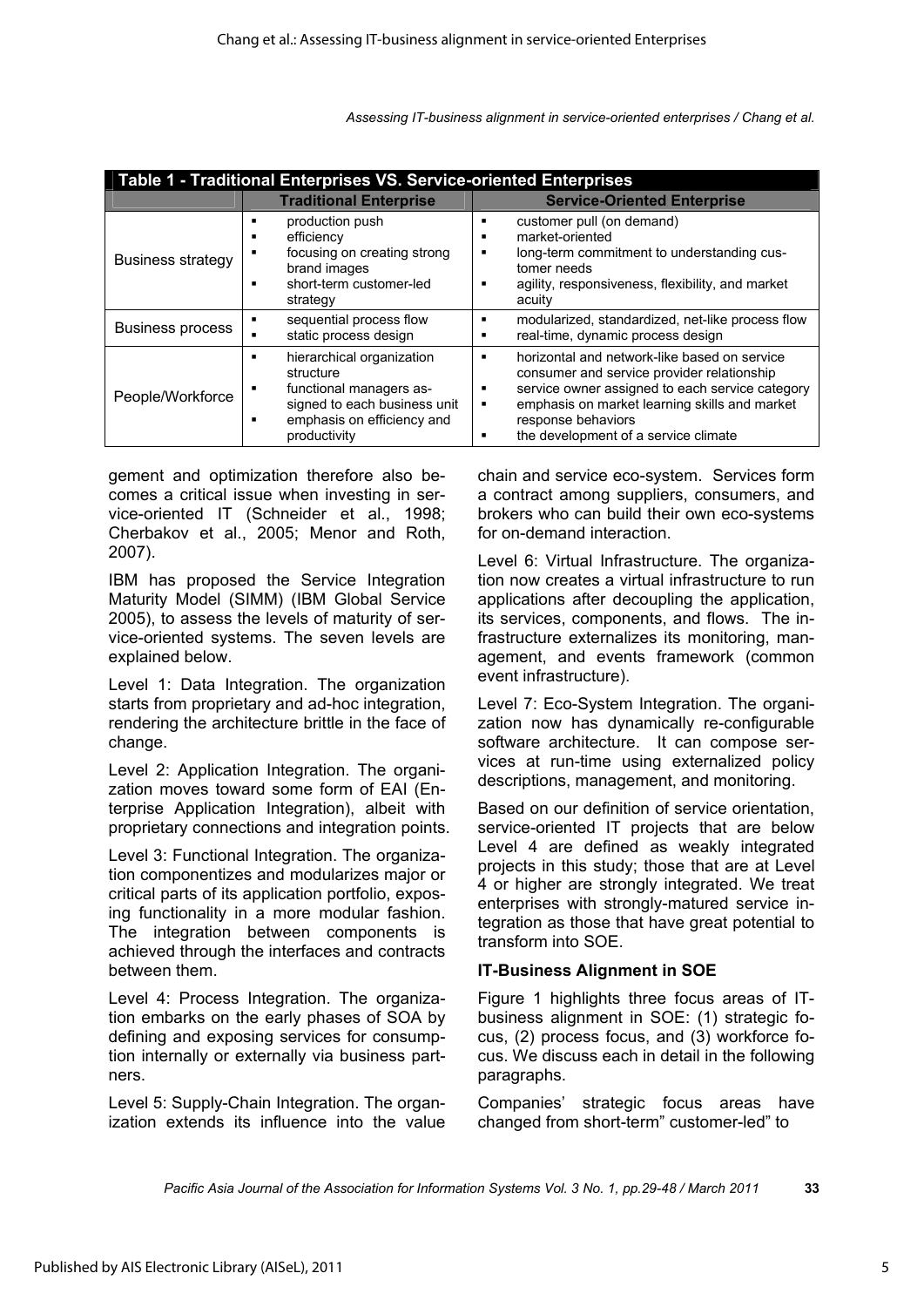



long-term "market-oriented" (Slater and Narv er, 1998). To align with such strategic changes, IT development should enhance the agility, responsiveness, flexibilities, and market acuity of firms and enable them to acquire and evaluate market information in a systematic and anticipatory manner (Slater and Narver, 1998; Menor and Roth, 2007). The role of IT infrastructure in responding to and shaping business options with agility is recognized as being critical (Gosain et al., 2005).

The processes in SOE contexts are modularized, standardized, net-like, and incorporates real-time and dynamic process design. To align with these new types of business processes, IT projects should emphasize modularization and standardization as well. Internet technology standards are useful in providing templates for projects to create standardized, readily accessible services that are easily consumable by other clients or service applications (Bieberstein et al., 2005). There are also a number of industrial and IT vendor–driven efforts to standardize business processes and data exchanges between enterprises, which are expected to yield network externality benefits in easing partnering across enterprises and in dealing with offering changes in response to customer needs (Gosain et al., 2005).

Lastly, the structure of the workforce is transformed from a hierarchical arrangement to a horizontal, network-like structure based on service consumer and service provider relationships (Crawford et al., 2005). How to develop a service climate within a work force becomes an important issue for SOEs. To align with such a service climate, IT needs to support customer service representatives in handling different situations that are likely to arise in the customer service function. It also needs to facilitate a working environment that encourages open communication and teamwork between IT units and customer service units to provide qualitative customer service (Schneider et al., 1998).

### **Development of research framework**

Our research framework is shown in Figure 2. We propose that IT-Business alignment in SOEs should focus on the integration of three components in the service science discipline: strategy, process, and workforce. Three types of IT-Business alignment are therefore examined in our research model: strategic alignment, operational alignment, and social alignment, which capture the strategic focus, process focus, and workforce focus areas of the service science discipline, respectively. The performance of service-oriented IT is the dependent variable with regard to improved customer service quality due to IT implementation (Schneider et al., 1998). Since there are various service-oriented ITs, each relating with different level of service integration, companies' efforts to leverage IT-business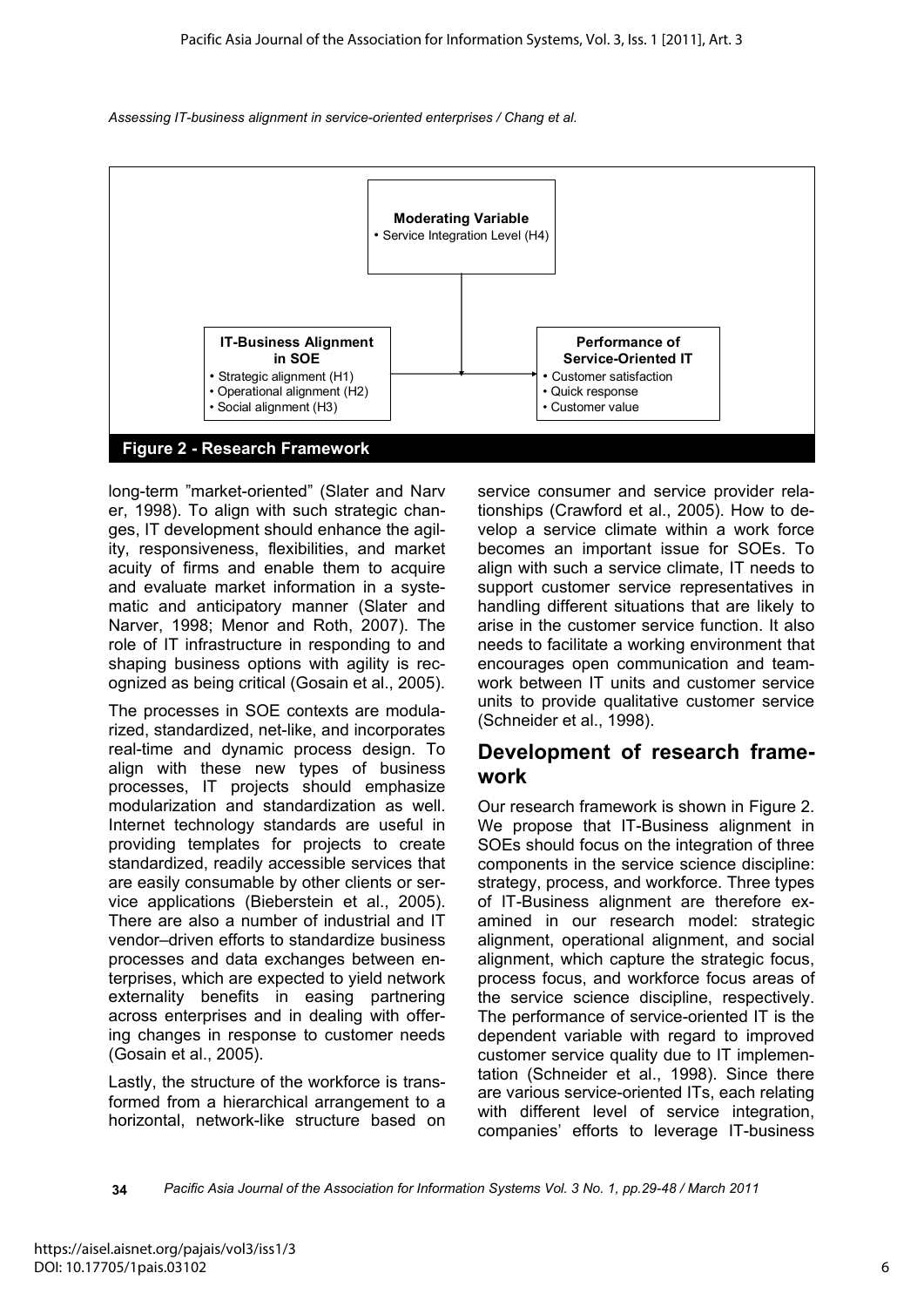alingment to support these ITs should be vary with their embeded service integration level, and thus the effect of the service integration level on the relationship between alignment and performance is explored as the moderating variable. Relevant hypotheses are described in detail in the following sections.

### *Strategic alignment*

Strategic alignment has been defined by Tallon and Kraemer (1999) as the extent to which the IS strategy supports and is supported by, the business strategy. Similarly, Oh and Pinsonneault (2007) consider that strategic alignment is the degree to which the priorities, goals, and objectives of the IS strategy are aligned with the priorities, goals, and objectives of the firm's business strategy. Avison et al. (2004) have summarized five definitions of strategic alignment: fit, integration, bridge, harmony, and fusion. In this paper, we adopt the concept of strategic fit between IT infrastructure and business strategy and define strategic alignment in the context of SOEs as the degree to which the underlying IT infrastructure can support corporate customer-pull service strategies. Since strategic alignment implies that any IT investment is largely driven by the overall business service strategy (Menor and Roth, 2007), we expect that IT solutions with high strategic alignment can support the design of product and services better, thereby being better able to meet specfic customer needs. Furthermore, Peak and Guynes (2003) indicate that IT solutions with high strategic alignment may be able to deliver more qualitative information to support the company's market learning and market response behaviors, thereby achieving better quality for customer service. The hypothesis is as follows:

*Hypothesis 1: There is a positive relationship between strategic alignment and the performance of service-oriented IT.* 

### *Operational alignment*

The literature has recognized the importance of IT alignment to business operations. Chan (2002) has suggested that IT alignment should consider the integration of the IS function with the business unit structure. Moody (2003) has defined IT alignment as the alignment of an organization's IT resources with the objectives of its business unit. Weiss et al. (2006) posit that IT alignment requires the integration and coordination of IT and business resources within organizational units. Based on the above literature, we define operational alignment in the context of the SOE as the degree to which the underlying IT infrastructure can satisfy the information and process needs of service orientation in terms of modularization and standardization. Since IT with operational alignment is expected to be more modularized and standardized, it can support the composition of services better and deliver timely customer services in response to customer needs (Rockart et al., 1996; Bieberstein et al., 2005). The hypothesis is as follows:

*Hypothesis 2: There is a positive relationship between operational alignment and the performance of service-oriented IT.* 

### *Social alignment*

Reich and Benbasat (2000) have suggested that IT alignment should capture a social dimension in which business and IT executives share a common vision of the ways in which IT can contribute to the success of the business unit. They define the social dimension of ailgnment as "the state in which business and IT executives within an organizational unit understand and are committed to the business and IT mlssion, obJectives, and plans." Following this reasoning, Huang and Hu (2007) propose institutionalized culture of alignment as one of four key elements of ITbusiness alignment and argue that "management must create and maintain a system of effective communication channels between IT managers and business executives." According to previous studies, we define social alignment in the context of SOEs as the degree to which a common service climate is shared between IT and the business units. While social alignment facilitates open communication and teamwork and encourages staff to freely exchange information and knowledge (Schneider et al. 1998), we can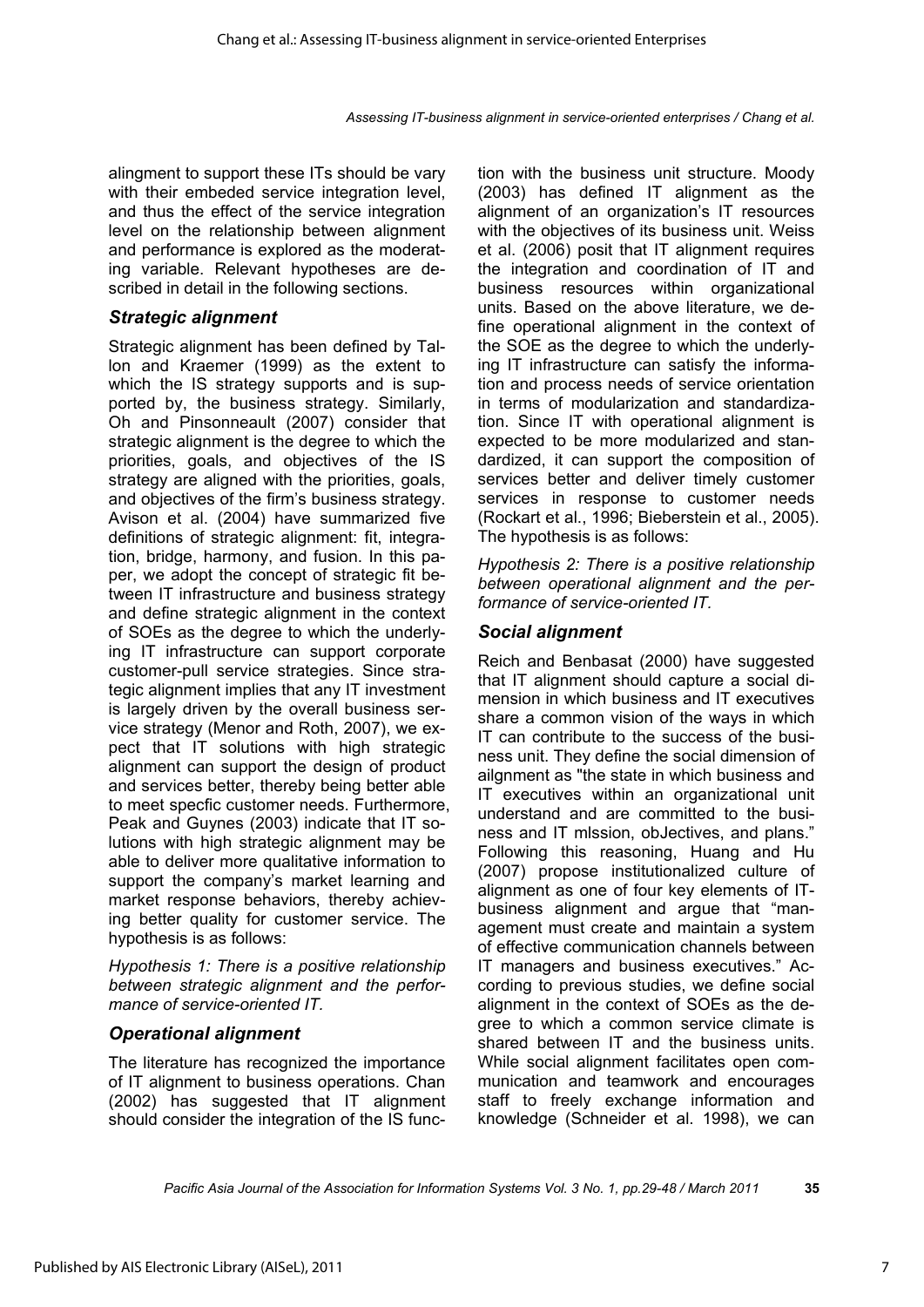expect that IT managers have better knowledge about how IT functions can help customer service representatives to gauge customer needs. Thus, they are able to develop the systems that are needed to deliver higher customer value and provide better service. The hypothesis is as follows:

*Hypothesis 3: There is a positive relationship between social alignment and the performance of service-oriented IT.* 

#### *Service integration level*

In this paper, service integration level is defined as the extent to which various business functions are automated and integrated in a service-oriented architecture (SOA). According to IBM Global Service (2005), service integration is a gradual process, staring from project-based application integration to enterprise-wide process and organizational transformation. IT professionals often view it as an IT capability that leads to SOE.

The impact of IT capability on IT-business alignment and IT performance has been discussed in the literature (Broadbent and Weill, 1997; Luftman et al., 1999; Chung et al., 2003; Shpilberg et al., 2007). Researchers conclude that underperforming IT results not just from misalignment, but from inadequate IT capabilities (Shpilberg et al., 2007). Companies with effective IT capabilities are able to implement IT applications that are required to support current and future business objectives, promoting the competitive positioning of business initiatives (Broadbent and Weill, 1997). However, inadequate IT capabilities can make system enhancements and infrastructure improvements aimed for new business' needs difficult to implement, leaving significant potential system benefits untapped (Luftman et al., 1999).

When companies move toward service integration, they can decouple IT applications into discrete services and form new applications by selecting required services and assembling them into new hybrid services for different purposes and requirements. IT implementation then becomes faster and more flexible, needs fewer resources, and is interoperable across different platforms. In the case of high levels of service integration, we expect that IT-business alignment will be more strongly associated with IT performance because a strong service integration allows companies to accelerate the delivery of IT projects through consolidation and the reuse of existing IT assets. As a result, companies can build or modify IT applications quickly and easily to fulfill the changing customer needs, reinforcing the effect of IT-business alignment in SOEs. We propose that:

*Hypothesis 4: There is an interaction effect of service integration level on the relationship between IT-business alignment and the performance of service-oriented IT.* 

### **Research methodology**

### *Sample and data collection*

To test our research model, a questionnaire was designed to collect data on each of the varaibles in the model. We conducted a general survey across companies that implemented a customer service system using SOA design principles. According to SIMM, these companies were on the roadmap of transforming their organization toward more mature levels of service integration. For the companies with higher levels of service integration, their business can be customized to suit the specific needs of customers, which implies business institutionalization, including enterprise-wide process and organizational transformation. Therefore, these companies provide appropriate data for the study because they are on the transformation path of SOE.

Companies were selected from an on-line technology management forum. In 2008, the forum had 300 members, which constitute our potential respondents. With the forum's administrator's help, an on-line survey form and its website address were sent by email to these members. In the email, we defined the eligible respondents would be those who were knowledgeable about the customer service system in their companies and started to improve their system by using service orien-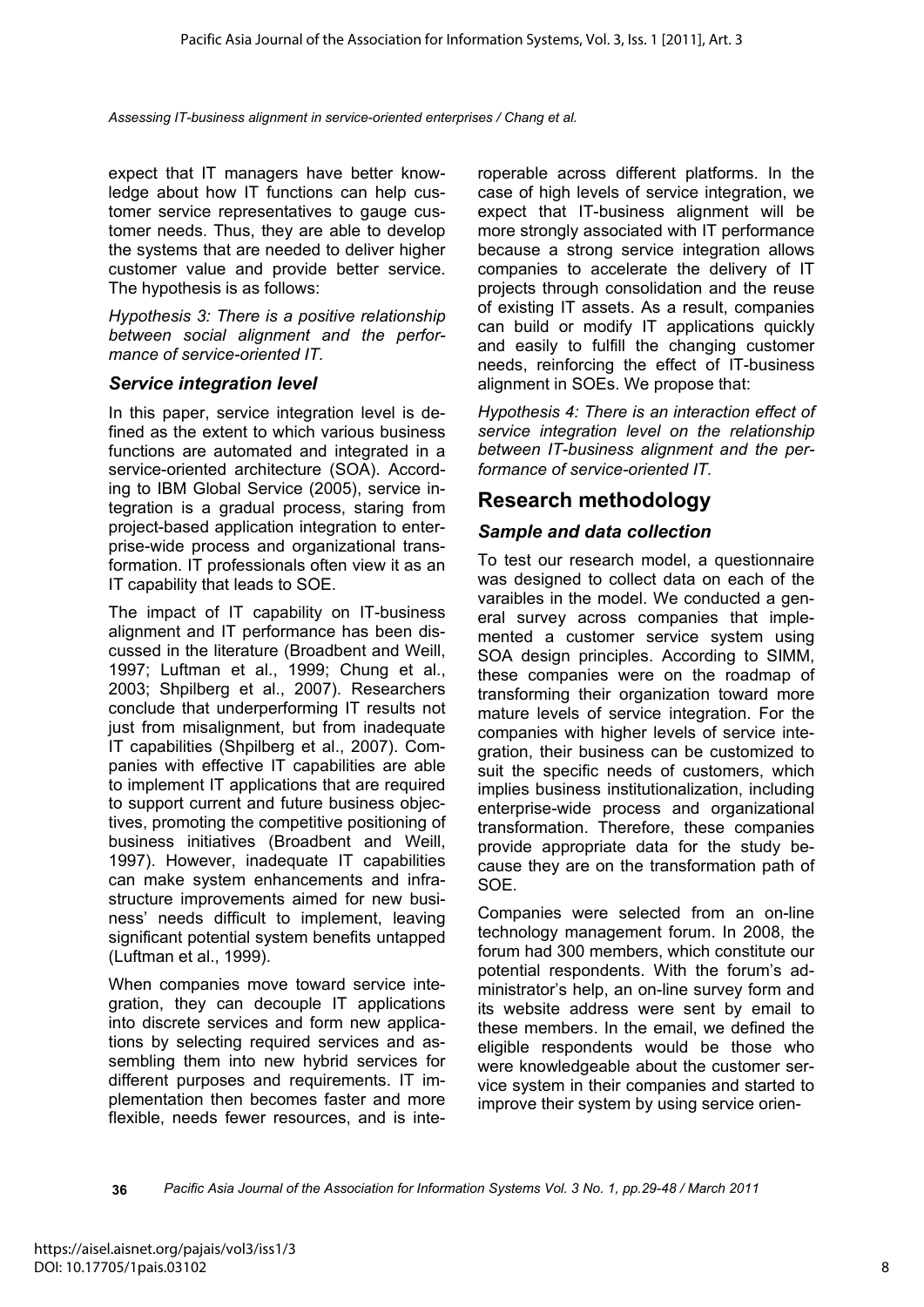| <b>Table 2 - Profile of Respondent Firms</b>      |            |           |            |             |              |              |           |
|---------------------------------------------------|------------|-----------|------------|-------------|--------------|--------------|-----------|
| <b>Characteristics of the Companies</b>           |            |           |            |             |              |              |           |
| Number of                                         | <=5        | $6 - 20$  | $21 - 50$  | $51 - 200$  | 201~500      | $501 - 1000$ | $>= 1000$ |
| employees                                         | 5%         | 14%       | 9%         | 25%         | 8%           | 13%          | 26%       |
| Company capital<br>(ten million NT                | $\leq$ = 2 | $2 - 10$  | $10 - 100$ | $101 - 500$ | $501 - 2000$ | $>=2000$     |           |
| dollars)                                          | <b>22%</b> | 26%       | 24%        | 8%          | 5%           | 15%          |           |
| Company annual                                    | $\leq$ 0.5 | $0.5 - 2$ | $2 - 10$   | $10 - 50$   | $50 - 500$   | $>= 50$      |           |
| sales (ten million<br>NT dollars)                 | 10%        | 21%       | 23%        | 13%         | 16%          | 17%          |           |
| <b>Industry group</b>                             |            |           |            |             |              |              |           |
| 8.4%<br>Electronic equipment                      |            |           |            |             |              |              |           |
| Computer and peripherals<br>39.6%                 |            |           |            |             |              |              |           |
| Information and communication<br>15.6%            |            |           |            |             |              |              |           |
| Machinery and equipment                           |            |           |            |             | 4.1%         |              |           |
| Other manufacturing                               |            |           |            |             | 8.3%         |              |           |
| Professional, scientific and technical activities |            |           |            | 11.5%       |              |              |           |
| Retail trade                                      |            |           |            | 4.2%        |              |              |           |
| 8.3%<br>Others                                    |            |           |            |             |              |              |           |

tation. We also assured that all participants would receive a cash gift, each NTD\$200 in value. We received a total of 109 replies. Among them, 5 respondents were from the same companies; the remaining 104 respondents provided usable data. Table 2 lists profiles of the respondent companies. The industrial categorization of respondent firms is based on ISIC classes (International Standard Industrial Classification).

### *Measurement Development*

We first conducted a series of in-depth interviews with three chief information officers (CIOs) who had significant experience in service-oriented IT projects. The survey questionnaire was then revised with their help. The performance of service-oriented IT was measured using three items to capture the expected goals of customer service systems, including increased customer satisfaction, improved customer value, and quick responses to customer requests (Narver et al. 2004; Menor and Roth 2007) (ITP1 to ITP3 in Appendix A). The independent variables included three factors. Strategic alignment is measured by five items (STA1 to STA5 in Appendix A) so as to capture the extent of service goals that are fulfilled by the underlying customer service system (Narver et al., 2004; Menor and Roth, 2007). We use four items to measure operational alignment (OPA1 to OPA4 in Appendix A) in an attempt to understand the process and information needs that are met by the customer service system (Weill et al., 2002; Bieberstein et al., 2005; Gosain et al., 2005). We measure social alignment by looking at whether the company has established the service climate in its IT and business units (SOA1 to SOA6 in Appendix A) (Schneider et al., 1998; Reich & Benbasat, 2000; Ray et al., 2004). The moderating variable is service integration level. Developed using the IBM SIMM, four levels of service integration for customer service systems are proposed: data integration, application and functional integration, process integration, and eco-system integration (SI in Appendix A). Data integration level adopts SIMM's first level. Application and functional integration level contains SIMM's second and third level, because both levels in SIMM emphasize the integration of enterprise internal systems. Process integration includes the fourth and fifth levels of SIMM, because these two levels in SIMM start to consider the flow integration between enterprise internal and external systems. At last, eco-system integration represents the sixth and seventh levels of SIMM, emphasizing a dynamically reconfigurable software architecture. A detailed definition of each level is listed in Table 3. The operational definitions of the variables are summarized in Table 4.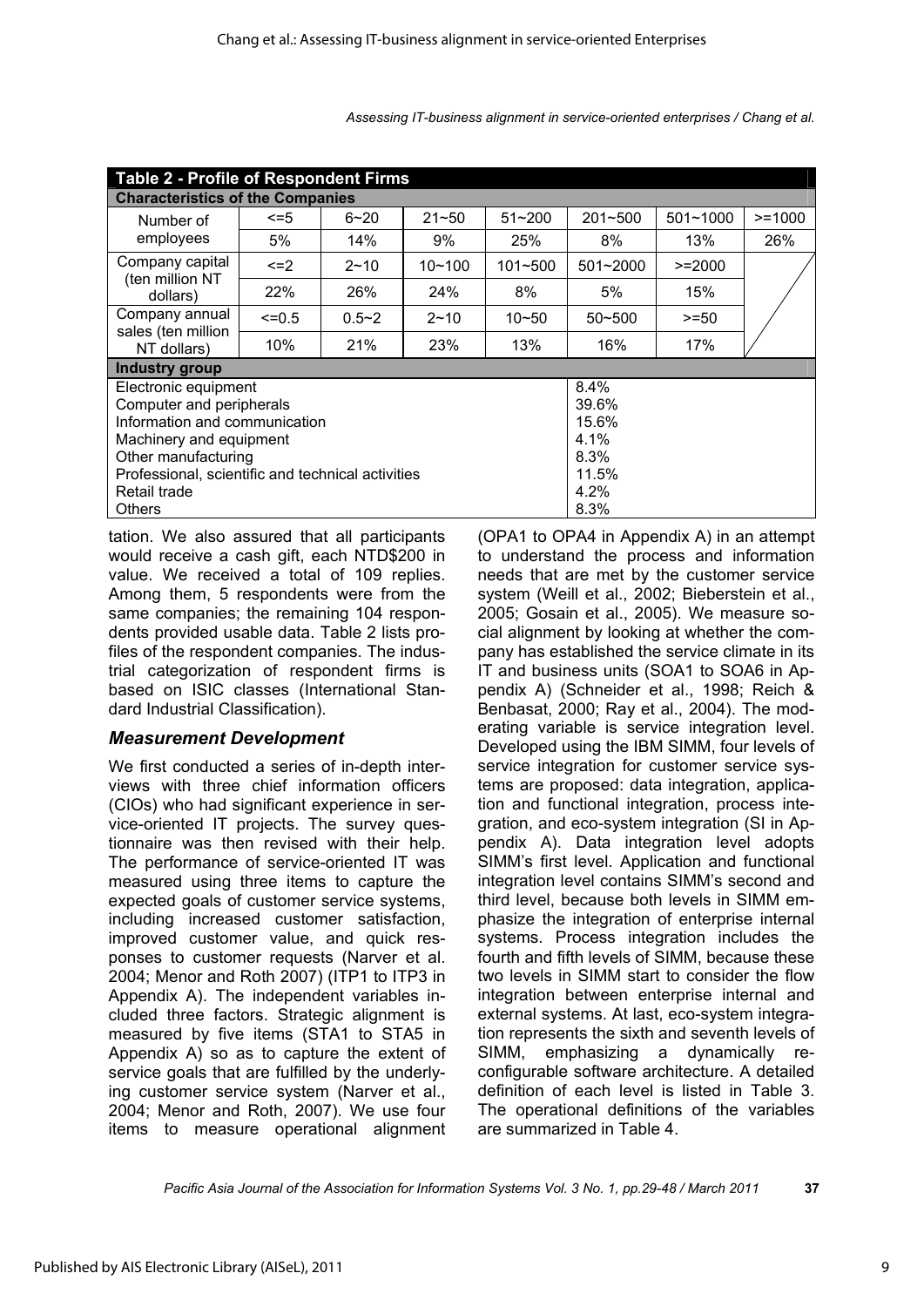|                                              | Table 3 - Definition of Service Integration Level for Customer Service Systems                                                                                                                                                                                                                                                                                                                                                                                                                                                                                                                                                                                                                                                                                                                                                 |
|----------------------------------------------|--------------------------------------------------------------------------------------------------------------------------------------------------------------------------------------------------------------------------------------------------------------------------------------------------------------------------------------------------------------------------------------------------------------------------------------------------------------------------------------------------------------------------------------------------------------------------------------------------------------------------------------------------------------------------------------------------------------------------------------------------------------------------------------------------------------------------------|
| Level                                        | <b>Description</b>                                                                                                                                                                                                                                                                                                                                                                                                                                                                                                                                                                                                                                                                                                                                                                                                             |
| Data integration                             | The organization owns a basic enterprise Web site for customers to send<br>comments and complaints. The Web site has an independent member system,<br>from which customers can browse the site to join members, subscribe to com-<br>pany e-papers, search for information about products and services, apply for<br>services, or leave comments. There is no direct connection between the Web<br>site's member system and the company's internal Customer Relationship<br>Management (CRM) system. The employees of the customer service depart-<br>ment have to manually move the data from the Web site's member system and<br>import the data into the CRM system to process the requests of the customers.                                                                                                               |
| Application and<br>functional<br>integration | The enterprise Web site has connections to the internal (e.g., CRM, Enterprise<br>Resource Planning (ERP)) and external (e.g., Supply Chain Management<br>(SCM)) systems of the organization. There are standardized formats of data<br>transmission (e.g., Extended Markup Language (XML)). The data transmission<br>can be scheduled as automatically executed tasks within a certain period by<br>batch, or be designed as synchronized tasks to import data synchronously into<br>other related systems within the organization and without manual intervention.<br>The automation is only applied to those data that interchange with no flows<br>(e.g., receive an order form or add a new member). The processes that require<br>flows or complicated logistics should rely on manual operations or other<br>processes. |
| Process<br>integration                       | For the enterprise, the interaction between internal/external systems becomes<br>more automatic. This not only makes customers register for services online<br>and transfer data into the internal system automatically, but also deals with<br>various processes involving business knowledge (e.g., identify a form which<br>the departments belong to, understand how to deal with different situations).<br>For example, when a user makes an order, the system will activate the<br>processes to fulfill the order automatically; if the order involves the cooperation<br>of external factories and stores, the system will send the order information to<br>the best route planning process and guarantee fast fulfillment of the order.                                                                                |
| Eco-system<br>integration                    | Every service component is modularized and independent. To meet customer<br>needs, the system is able to combine different service components to form new<br>ones. For example, the customer service system can be divided into the follow-<br>ing service components: member service, order service, and distribution ser-<br>vice. Users can select the services needed and integrate the service into their<br>systems or processes.                                                                                                                                                                                                                                                                                                                                                                                        |

| <b>Table 4 - Operational Definition of Variables</b> |                                                                                                                                                                                |  |
|------------------------------------------------------|--------------------------------------------------------------------------------------------------------------------------------------------------------------------------------|--|
| <b>Variable</b>                                      | <b>Operational Definition</b>                                                                                                                                                  |  |
| Strategic alignment                                  | The degree to which the underlying customer service system can support cor-<br>porate service strategies.                                                                      |  |
| Operational alignment                                | The degree to which the underlying customer service system can fulfill corpo-<br>rate information and process needs.                                                           |  |
| Social alignment                                     | The degree to which a common service climate is shared between IT and<br>business units.                                                                                       |  |
| Performance of<br>service-oriented IT                | The degree to which the expected goals of the underlying customer service<br>system are accomplished in terms of customer satisfaction, customer value,<br>and quick response. |  |
| Service Integration<br>Level                         | The level of service integration achieved by the undelying customer service<br>system.                                                                                         |  |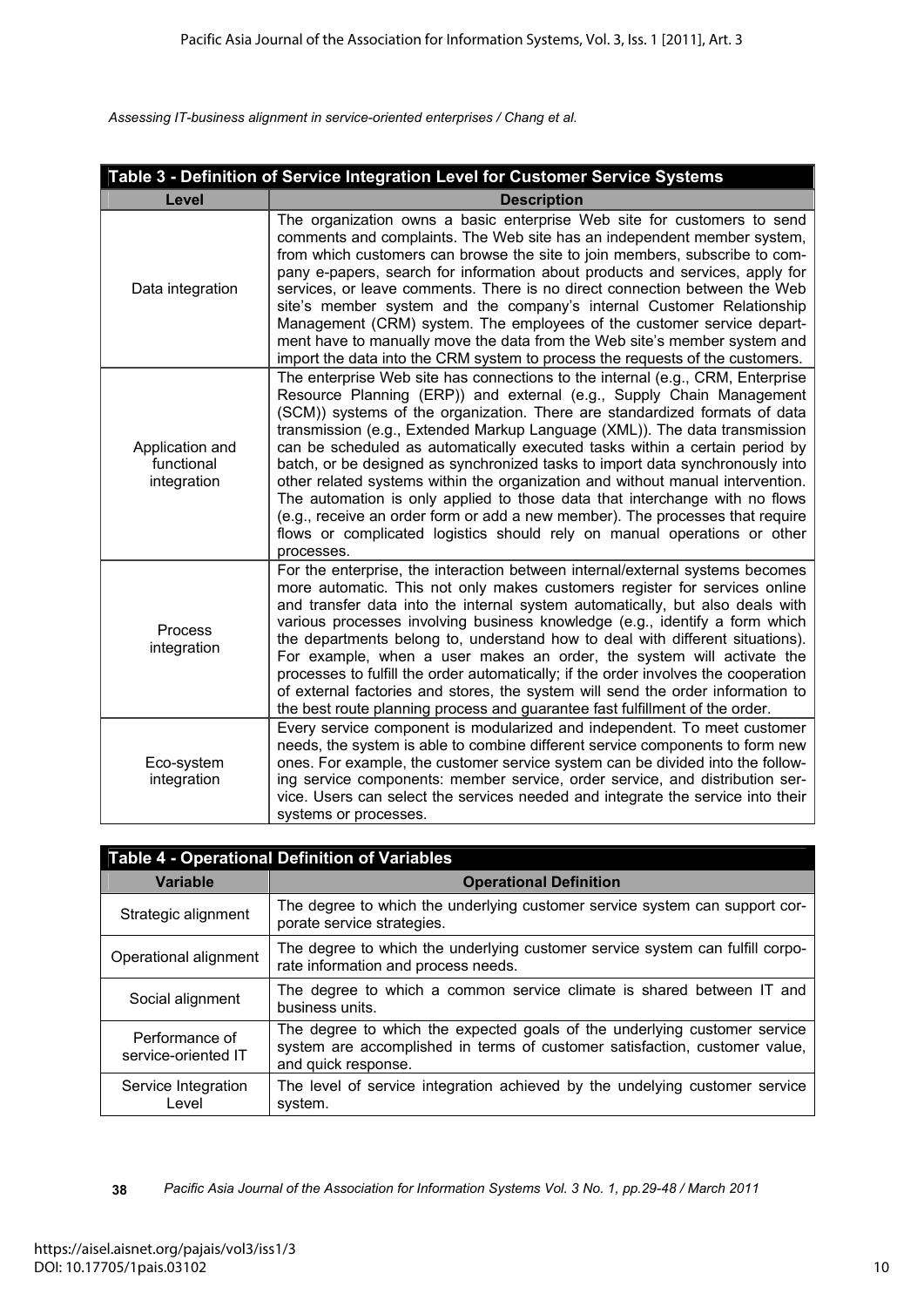| Table 5 - Item Reliability Analysis (n=104)                             |              |                 |                                                    |            |
|-------------------------------------------------------------------------|--------------|-----------------|----------------------------------------------------|------------|
| <b>Factors</b>                                                          | <b>Items</b> | <b>Loadings</b> | Reliability <sup>1</sup> ( $\alpha$ ) <sup>2</sup> | <b>AVE</b> |
|                                                                         | (STA1)       | 0.804           |                                                    |            |
|                                                                         | (STA2))      | 0.864           | 0.914(0.881)                                       | 0.68       |
| <b>Strategic alignment</b>                                              | STA3)        | 0.823           |                                                    |            |
|                                                                         | (STA4)       | 0.841           |                                                    |            |
|                                                                         | (STA5)       | 0.787           |                                                    |            |
|                                                                         | (OPA1)       | 0.884           |                                                    |            |
| <b>Operational alignment</b>                                            | (OPA2)       | 0.848           |                                                    | 0.70       |
|                                                                         | (OPA3)       | 0.779           | 0.904(0.858)                                       |            |
|                                                                         | (OPA4)       | 0.836           |                                                    |            |
|                                                                         | (SOA1)       | 0.851           | 0.926(0.902)                                       | 0.68       |
|                                                                         | (SOA2)       | 0.837           |                                                    |            |
| Social alignment                                                        | (SOA3)       | 0.838           |                                                    |            |
|                                                                         | (SOA4)       | 0.866           |                                                    |            |
|                                                                         | (SOA5)       | 0.777           |                                                    |            |
|                                                                         | (SOA6)       | 0.760           |                                                    |            |
| <b>Performance of</b>                                                   | (ITP1)       | 0.831           | 0.802(0.942)                                       | 0.58       |
|                                                                         | (ITP2)       | 0.863           |                                                    |            |
| service-oriented IT                                                     | (ITP3)       | 0.556           |                                                    |            |
| Service level                                                           | (SI)         | 1.000           | 1(n/a)                                             | 1.0        |
| Note: <sup>1</sup> Composite reliability. <sup>2</sup> Cronbach's alpha |              |                 |                                                    |            |

### **Model Analysis and Results**

### *Measurement Model Analysis*

We used a Partial Least Squares (PLS) approach for the data analysis. We chose this approach because of its minimal demands on sample size and its residual distributions, as well as for its ability to model formative and reflective constructs (Chin, 1998). According to the criteria established by Jarvis, Mackenzie, and Podsakoff (2003), the performance of service-oriented IT is modeled as formative because the direction of causality is from indicators to constructs, and items within a construct are not necessarily interchangeable or co-variational. Three IT-business alignment factors were modeled as reflective because the opposite conditions applied. The following PLS procedures have been suggested for the evaluation of the measurement properties of the constructs (Gosain et al., 2005; Patnayakuni et al., 2006; Wang et al., 2006). The first stage focused on an examination of item reliability through assessment of the factor loading of each item. A loading of 0.707 and above was considered to be desirable, and a loading of 0.5 and below was dropped (Hulland, 1999). The results listed in Table 5 confirm that the loadings of all of the

items were larger than 0.760, except for ITP3. We chose to keep this item to preserve content validity (Bollen and Leenox, 1991).

We next assessed convergent and discriminant validity. Based on the suggestion of Fornell and Larcker (1981), convergent validity can be examined using Cronbach's alpha, the composite reliability, and the average variance extracted (AVE). The results of our findings suggest that the Cronbach's alpha and composite reliability of all the constructs are above 0.7, which meets Nunnally's (1978) guidelines. The AVE for the constructs is also over 0.5, indicating high internal consistency (see Table 5). Discriminant validity has been measured by looking at cross-loadings and AVE. The correlation pattern listed in Table 6 demonstrates that each item's correlation with its own construct is greater than its correlation with other constructs. Table 7 also confirms that the square root of the AVE for the defined construct is greater than its correlations with other latent constructs. The evidence overall suggests that the constructs demonstrate good measurement properties.

Since the respondent providing the measure of the predictor and criterion variable is the same person, there is a potential for the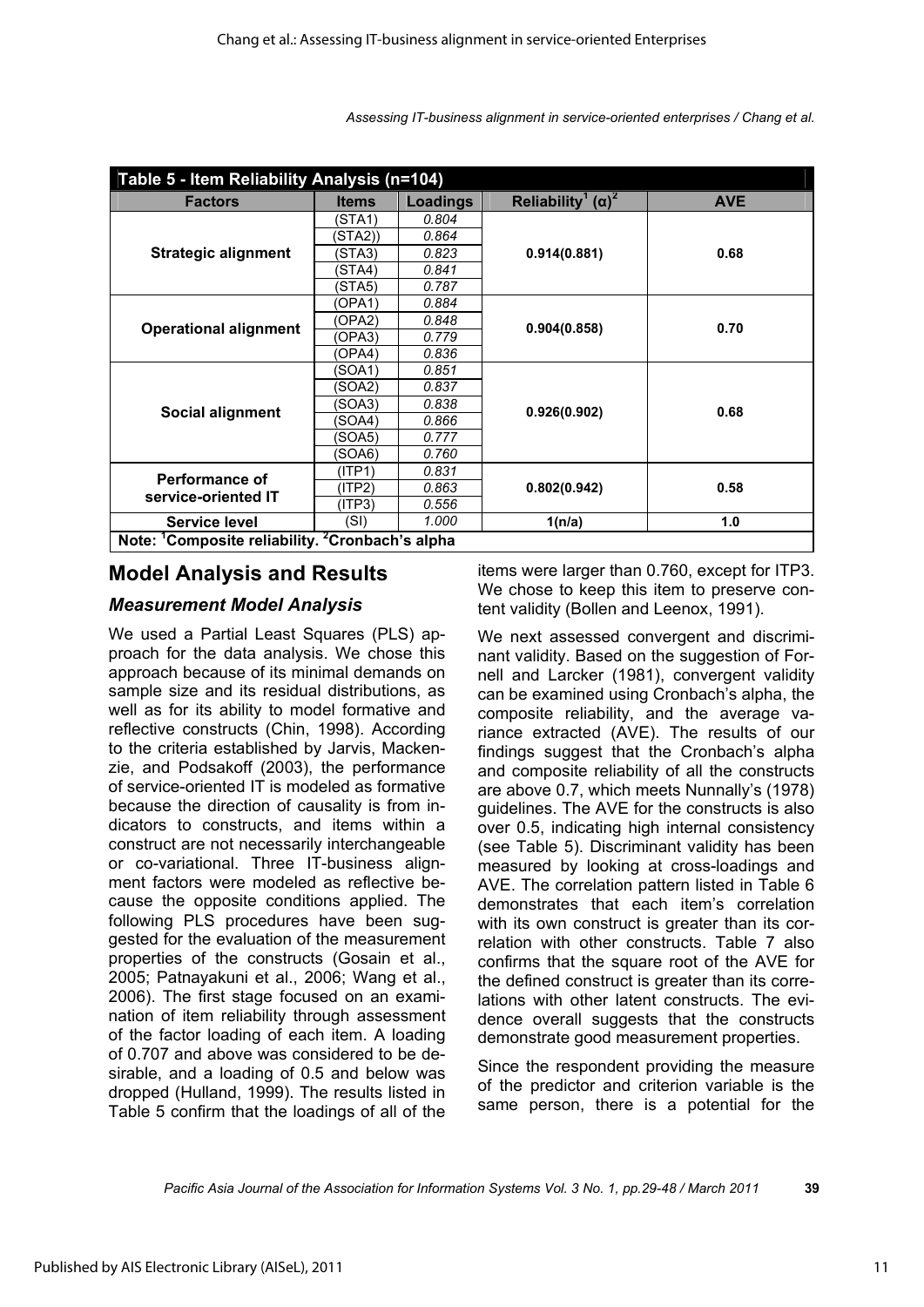| Table 6 - Factor Structure Matrix of Loadings and Cross-Loadings |                                     |                                              |                                  |                                                      |
|------------------------------------------------------------------|-------------------------------------|----------------------------------------------|----------------------------------|------------------------------------------------------|
| <b>Scale Items</b>                                               | <b>Strategic Alignment</b><br>(STA) | <b>Operational</b><br><b>Alignment (OPA)</b> | <b>Social Alignment</b><br>(SOA) | <b>Performance of Ser-</b><br>vice-oriented IT (ITP) |
| STA <sub>1</sub>                                                 | 0.8045                              | 0.6163                                       | 0.509                            | 0.4952                                               |
| STA <sub>2</sub>                                                 | 0.8645                              | 0.6385                                       | 0.5147                           | 0.5405                                               |
| STA3                                                             | 0.8232                              | 0.5352                                       | 0.5247                           | 0.5615                                               |
| STA4                                                             | 0.8412                              | 0.4911                                       | 0.3851                           | 0.6234                                               |
| STA <sub>5</sub>                                                 | 0.7871                              | 0.4671                                       | 0.3365                           | 0.384                                                |
| OPA <sub>1</sub>                                                 | 0.6108                              | 0.8843                                       | 0.3427                           | 0.4221                                               |
| OPA <sub>2</sub>                                                 | 0.4761                              | 0.8482                                       | 0.3111                           | 0.4224                                               |
| OPA3                                                             | 0.5925                              | 0.779                                        | 0.2981                           | 0.3585                                               |
| OPA4                                                             | 0.5605                              | 0.8362                                       | 0.4104                           | 0.3903                                               |
| SOA1                                                             | 0.4465                              | 0.3248                                       | 0.8513                           | 0.3886                                               |
| SOA2                                                             | 0.2853                              | 0.2309                                       | 0.8376                           | 0.3513                                               |
| SOA3                                                             | 0.3749                              | 0.2394                                       | 0.8378                           | 0.4285                                               |
| SOA4                                                             | 0.4036                              | 0.3164                                       | 0.8656                           | 0.5232                                               |
| SOA5                                                             | 0.64                                | 0.4226                                       | 0.7769                           | 0.5449                                               |
| SOA6                                                             | 0.6043                              | 0.4981                                       | 0.7598                           | 0.6097                                               |
| ITP1                                                             | 0.6768                              | 0.5178                                       | 0.5866                           | 0.8315                                               |
| ITP <sub>2</sub>                                                 | 0.6562                              | 0.5387                                       | 0.6374                           | 0.8629                                               |
| ITP3                                                             | 0.6116                              | 0.5145                                       | 0.5724                           | 0.5563                                               |

#### **Table 7 - Correlations of Constructs**

|                                                               | <b>TUDIO I</b> VOITURIUITU VI VUITURUU |                                              |                                  |                                                      |
|---------------------------------------------------------------|----------------------------------------|----------------------------------------------|----------------------------------|------------------------------------------------------|
| Scale Items                                                   | <b>Strategic Alignment</b><br>(STA)    | <b>Operational</b><br><b>Alignment (OPA)</b> | <b>Social Alignment</b><br>(SOA) | <b>Performance of Ser-</b><br>vice-oriented IT (ITP) |
| <b>STA</b>                                                    | 0.825                                  |                                              |                                  |                                                      |
| <b>OPA</b>                                                    | 0.668                                  | 0.837                                        |                                  |                                                      |
| <b>SOA</b>                                                    | 0.552                                  | 0.407                                        | 0.825                            |                                                      |
| <b>ITP</b>                                                    | 0.634                                  | 0.476                                        | 0.573                            | 0.762                                                |
| Note: The shaded diagonal values are the square roots of AVE. |                                        |                                              |                                  |                                                      |

occurrence of common method variance problem (Podsakoff et al., 2003). Harmon's single-factor test has been suggested to control for this problem (Podsakoff and Organ,

1986). This test suggests that common method bias exists when a general construct accounts for the majority of the covariance among all factors. In this analysis, each principal factor explains roughly equal variance (range =  $20-24\%$ ), indicating that common method effects are not a likely contaminant of the results.

### *Structure Model Analysis*

A bootstrapping approach is used with 500 samples created for estimating path coefficients and confidence intervals. We first calculate the R-square  $(R^2)$  parameter for the basic model (Model 1), which includes the three alignment factors and the dependent variable. All of the path coefficients are found

to be significant, thus suggesting support for H1, H2, and H3 (See Table 8: Model 1). Then we follow Chin et al.'s (2003) PLS productindicator approach to detect the moderating effects. We obtain the  $R^2$  of the moderating effect models by including independent variables, moderators, interaction terms, and the dependent variable in the model. Then we compare the  $R^2$  of the moderating effect models against the  $R^2$  of Model 1 to derive the  $f^2$  statistics and the pseudo-F statistics<sup>1</sup>.

According to the typology of the moderating variables developed by Sharma et al. (1981), service integration level is the quasimoderator of service-oriented IT performance for strategic and operational alignment because it not only interacts with the predictor variables (both STA x SI and OPA x SI are significant at the 0.05 level in Models 2 and 3), but also is a predictor variable itself (SI is sig-

**<sup>40</sup>** *Pacific Asia Journal of the Association for Information Systems Vol. 3 No. 1, pp.29-48 / March 2011*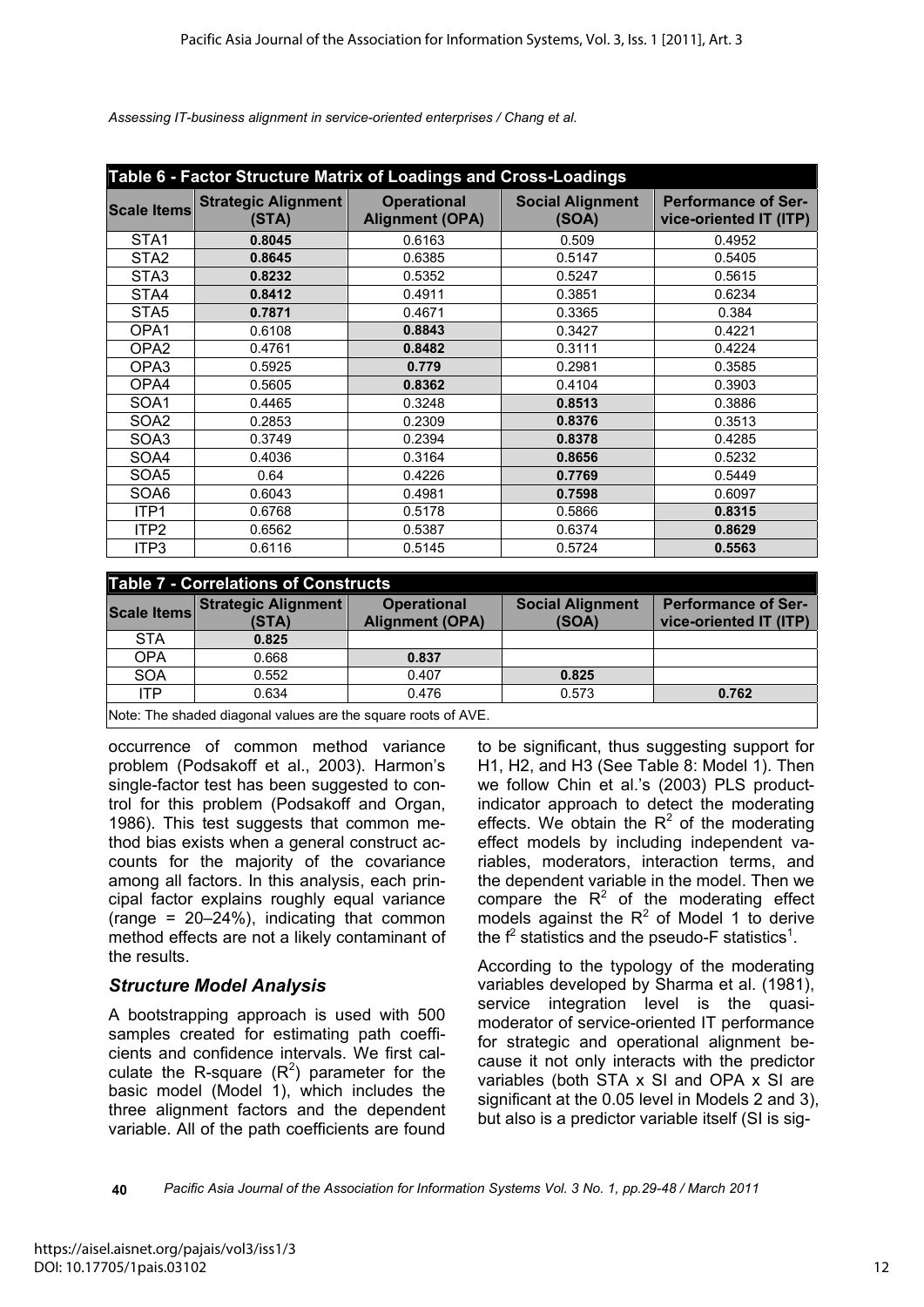

#### **Table 8 - Testing of Hypotheses Dependent Variable: Performance of Service-Oriented IT Independent Variables Model 1 Model 2 Model 3 Model 4**<br> **Independent Variables Model 1** Model 1 Model 2 Model 3 Model 4<br> **Independent (STA)** 0.37(3.58)\*\*\* 0.41(3.89)\*\*\* 0.39(3.57)\*\*\* 0.39(3.62)\*\*\* Strategic Alignment (STA) 0.37(3.58)\*\*\* 0.41(3.89)\*\*\* 0.39(3.57)\*\*\* 0.39(3.62)\*\*\* Operational Alignment (OPA) 0.11(1.74)\*\* 0.14(1.67)\*\* 0.17(2.18)\*\*\* 0.14(1.76)\*\*<br>Social Alignment (SOA) 0.40(4.29)\*\*\* 0.40(4.33)\*\*\* 0.39(4.13)\*\*\* 0.42(4.20)\*\*\* Social Alignment (SOA) 0.40(4.29)\*\*\* 0.40(4.33)\*\*\* 0.39(4.13)\*\*\* 0.42(4.20)\*\*\* Service Integration (SI) -0.09 (-1.71)\*\* -0.1(-1.65)\*\* -0.08(-1.52)\*  $STA \times SI$  0.09(1.48)\*  $OPA \times SI$  0.10(1.70)\*\*  $SOAx \sim SI$  1.03(0.49)  $R^2$  0.613 0.639 0.639 0.632 Differenced  $R^2$  $0.026$  0.026 0.026 0.019 f 2 0.072 0.072 0.052 Pseudo F-value **7.2\*\*\*** 7.2\*\*\* 7.2\*\*\* 5.2\*\*\* Note: \*p<0.1; \*\*p<0.05; \*\*\*p<0.01

nificant at the 0.1 level in Models 2 and 3). In Model 4, there is no interaction effect (SOA x SI is not significant), but the service integration level is negatively associated with the criterion variable. Based on these facts, we suggest that the service integration level is not a moderator for social alignment but is one of the intervening, exogenous, antecedents, suppressors, or predictor variable types (Sharma et al., 1981). Therefore, the service integration level strongly moderates the performance of service-oriented IT for strategic and operational alignment, but not for social alignment, partially supporting H4.

To further investigate the relationships among these concepts, we treat IT-business alignment as a second-order construct consisting

of the three first-order alignment constructs, and then test whether the moderating effect of service integration exists. Results of the analysis for the structural model are presented in Figure 3. We find that all specified paths between constructs in our research model have significant path coefficients. In terms of the moderating effect, the analysis reconfirms that service integration level is a moderator of firm performance (Alignment SI is significant at the 0.1 level).

### **Discussion**

Although IT-business alignment has been one of the most significant challenges for IS practitioners over the last decade, relatively little research has been conducted about its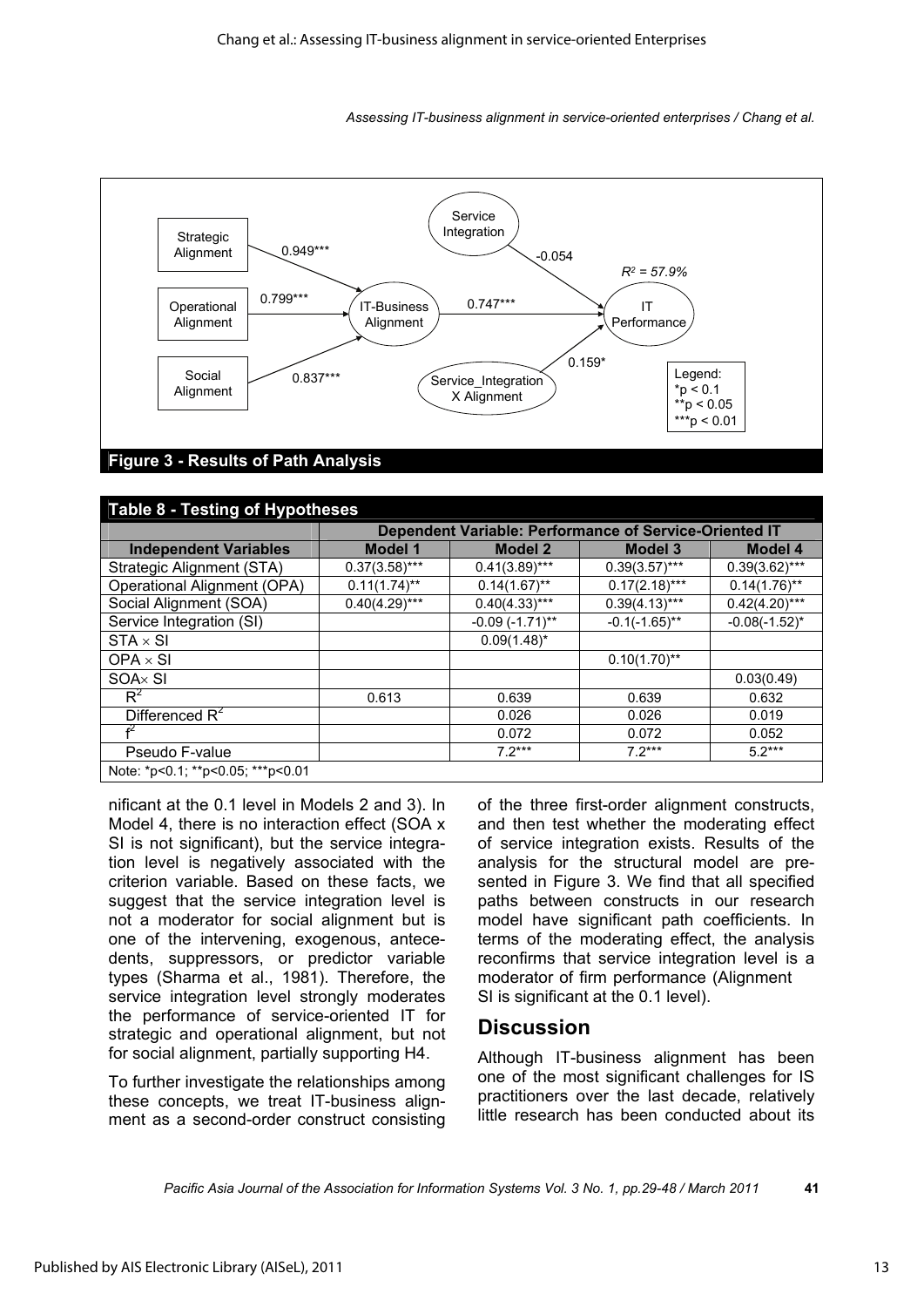impacts in the SOE. In the previous section, we reported that IT-business alignment has a significant effect on the performance of service-oriented IT. We also found that, while service integration is a significant quasimoderator of the service-oriented IT performance for strategic and operational alignment, it does not exert a moderating effect for social alignment. We will discuss these facts in detail below.

### **IT-Business Alignment in the SOE**

In our basic model (Model 1), 61.3% of the service-oriented IT performance was significantly explained by IT-business alignment in the SOE. Besides, the moderating effect models (Models 2, 3, and 4) with the interaction terms (service integration) significantly explained 63.9%, 63.9%, and 63.2% of the performance variance, respectively. The literature finds support for the role of IT-business alignment in IT project success (e.g., Day, 1994; Rockart et al., 1996), and this research confirms that conclusion and further suggests that IT-business alignment has a significant effect in the context of the SOE. The result of this finding suggests that IT project managers must evaluate IT-business alignment and plan for the appropriate level of service integration before embarking on a serviceoriented IT project.

Besides, our framework provides criteria that address three important focus areas of ITbusiness alignment in SOEs. The first focus, "strategic alignment," calls for a customercentric IT planning strategy that can effectiely support the planning and development of new customer service tactics. The second focus, "operational alignment," requires a flexible IT infrastructure that enables seamless information sharing between IT and business units. The third focus, "social alignment," involves the development of a service climate throughout the enterprise. The results of our findings show that diagnosing the alignment using these three dimensions allows SOE managers to mitigate the project risk over the course of the implementation and assist in determining the appropriate levels of resource allocation and management involvement.

#### **Service Integration Level**

This study has concluded that service integration level is a quasi-moderator of serviceoriented IT performance for strategic and operational alignment, but not for social alignment. We then testified whether the service integration is a mediator that underlies the relationship between social alignment and IT performance. The result shows that the mediating effect between social alignment and IT performance is not significant (the change in  $R<sup>2</sup>$  is negative); however, it can be an antecedent variable leading to social alignment (the change in  $R^2$  is 0.624, which is significant at the level of 0.01).

This result might be explained by users' absorptive capacity pertaining to knowledge creation and utilization (Zahra and George, 2002). While strategic alignment focuses on an overall customer-centric business visions, and operational alignment aims to promote flexible technology designs, social alignment requires intensive information sharing between IT and business units and the creatation of new knowledge about customers. Prior research has shown that modularity and standardization can efficiently and effectively reduce the structural and cognitive barriers that impede knowledge sharing (Malhotra et al., 2005). An enterprise with high service integration can efficiently break up complex processes into sub-processes that are performed independently by different enterprise units (Grant, 1996). Business units and IT units can focus on their sub-processes while maintaining an understanding of how these sub-processes connect with the overall enterprise process. Both units are better able to recognize what information they need to obtain from the other units, thereby reducing the amount of coordination communication and enabling richer information exchanges. Moreover, a high service integration level allows for real-time information exchanges and application integration (Gosain et al., 2003). It becomes easier for business units and IT units to generate new insights by integrating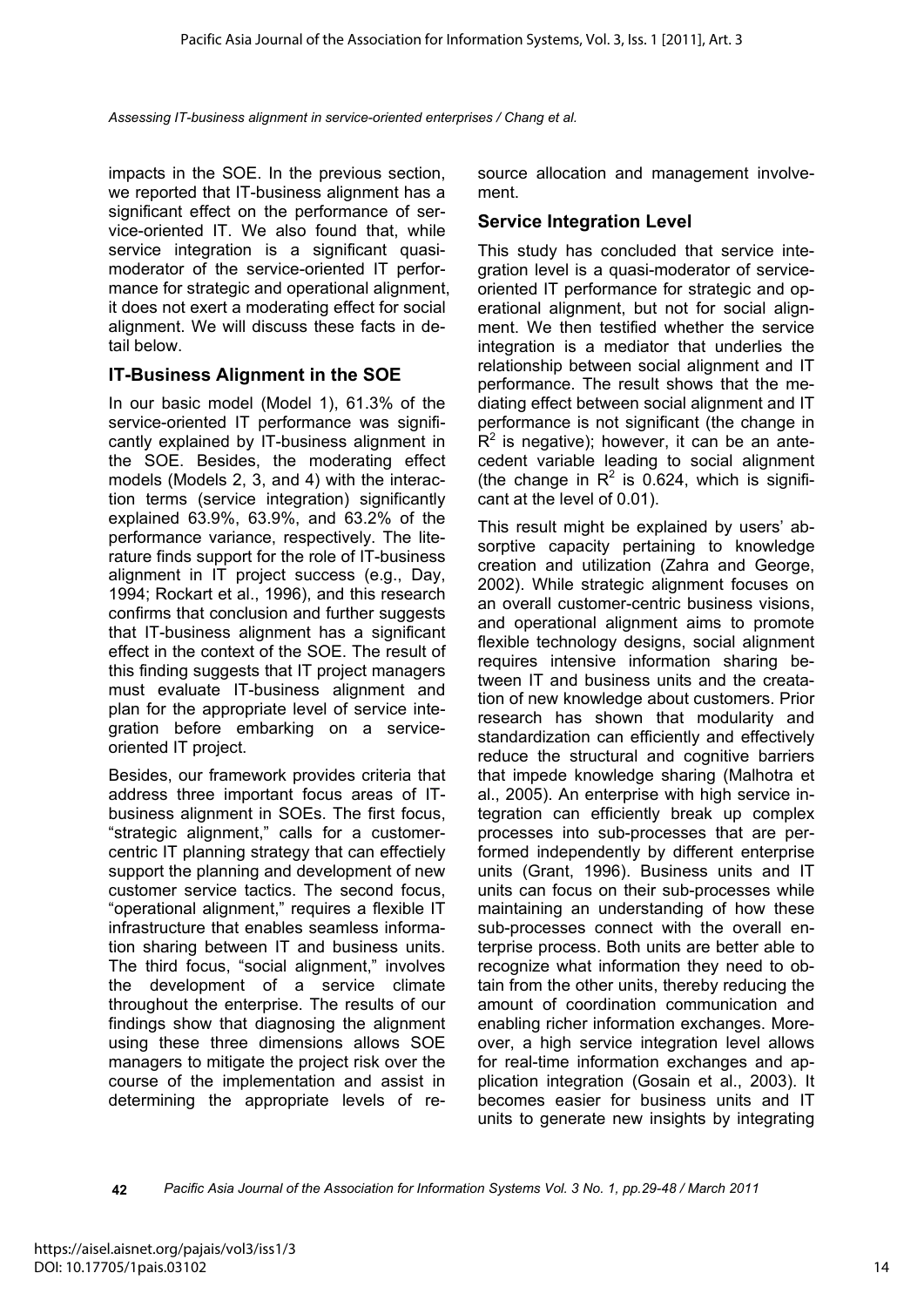or synthesizing information. As a result, the service integration level acts as a contributor rather than a moderator of social alignment.

It is interesting to note that service integration level has a negative effect on performance in three models, which indicate that higher service integration will lead to lower perceived performance. This result might be explained by the fact that service-oriented IT is a relatively new technology with evolving standards and new software offerings. Prior research has shown that the implementation of service-oriented IT comprises of numerous technological and non-technological challenges (Chen and Vargo, 2010; Chang and Lue, 2009). We can expect that the difficulties in mitigating these challenges increase with the levels of service integration because more dispersed and heterogeneous systems are involved. If firms cannot find efficient ways to avoid these risks, the increased service level becomes a value barrier, not a contributor.

### **Managerial Implications**

The results of the findings have two important implications for management. First, this study offers a useful framework for managers to assess IT-business alignment in the context of service orientation. The analysis identified the alignment as an important performance driver of service-oriented IT projects and includes three dimensions: strategic alignment, operational alignment, and social alignment. In an SOE environment where the differences of IT services and business services blur, managers have struggled for ways to explicitly manage IT capabilities to support business needs. The study shows that the IT capabilities must be managed to support customerpull strategy, modularized and standardized business processes, as well as service climate. These findings can serve as useful guidelines for SOE to ensure IT-business alignment.

Second, the higher the service integration level of the underlying service-oriented IT projects, the stronger IT-business alignment is required to ensure the project performance, as suggested by the empirical findings. At the higher levels of service integration, companies not only consider integrating applications, but also engage in enterprise-wide business transformation, thereby requiring a tigher linkage between IT and business strategy. The result of our study also indicates that service integration level is an important moderator of service-oriented IT performance for strategic and operational alingment, but not for social alignment. It further suggests that service integration can be an antecedent variable leading to social alignment, because social alignment requires users' absorptive capacity which can hardly be achieved in low levels of service integration. Although this finding requires further examination, it indicates an integrated perspective to manage IT-business alignment for capturing the performance of service-oriented IT projects.

### **Conclusion**

Increasing numbers of enterprises are transforming themselves into SOEs to retain their customers. They require a flexible and robust IT infrastructure to model, assemble, deploy, and manage business processes. However, how to implement these service-oriented IT successfully is still an unanswered question. While it is clear that IT-business alignment is a critical selection criterion for enterprise IT projects (Hong and Kim, 2002), we can expect a tighter link between IT-business alignment and the performance of service-oriented IT projects because these service-oriented IT projects require a higher level of business integration than do general IT projects. In this study, we propose a three-dimensional ITbusiness alignment framework in the SOE. The empirical results show that IT-business alignment is indeed critical in explaining the performance of service-oriented IT projects. In addition, we have found that the service integration level is a significant performance moderator for strategic and operational alignment and a significant contributor to social alignment. Therefore, for successful implementation of service-oriented IT, it is essential to determine the service integration level before ensuring that all underlying IT projects are strongly aligned with the business.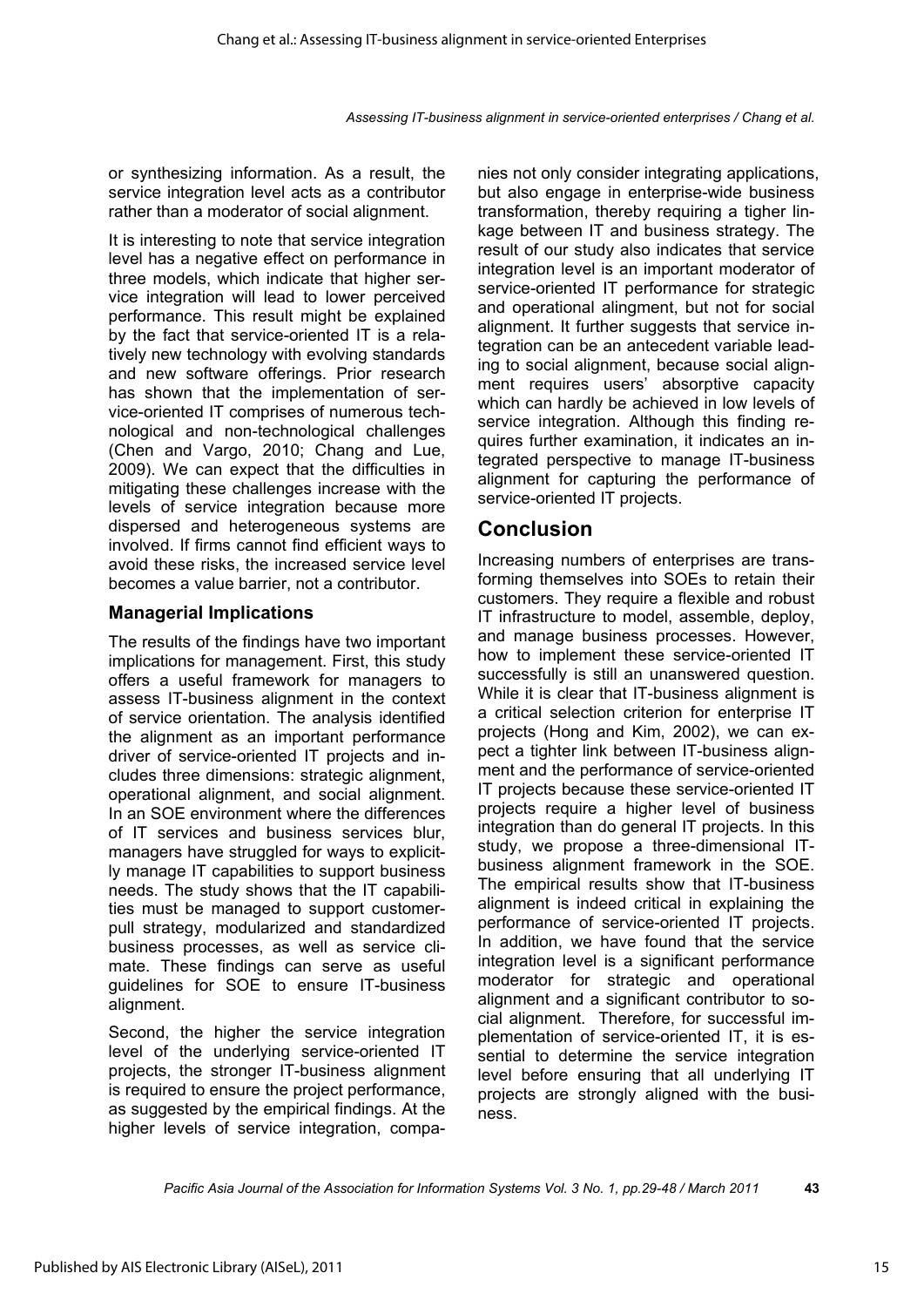The contribution of this research is multifaceted. Enterprises at different levels of service integration can determine which and how much alignment should be targeted. The validated alignment measures can also help managers better gauge the shortcomings of existing customer service systems. Besides, IT researchers can build upon this model to further examine the factors that are discovered. This model also has limitations. Although we propose three business-IT alignment factors for the SOE, there may be other alignment categories that we have not included, such as structural alignment (Chan, 2002) and incentive alignment (Ba et al., 2001). In the future, we hope to extend our proposed framework to include other alignment factors, making this model a more general framework that can help managers apply measures to all kinds of systems or processes. Besides, to simplify the research design, we used IBM's service integration maturity model to measure the level of service integration in enterprise-based customer service systems. However, IBM's model is not necessarily accepted industry-wide. Furthermore, we make assumptions that enterprises are service-oriented if they invoke the concept of service integration. This assumption also needs to be verified in future work.

### **Footnotes**

<sup>1</sup> The formula for computing  $f^2$  statistics is ( $R^2$  model<sub>2, 3,</sub> 4 -R<sup>2</sup> model<sub>1</sub>)/(1- R<sup>2</sup> model<sub>2, 3, 4</sub>). The pseudo F statistics is computed by multiplying  $f^2$  with (n-k-1), where n is the sample size and k is the number of independent variables in the basic model.

### **Acknowledgements**

This article was based on a research project funded by Sayling Wen Cultural & Educational Foundation and National Science Council, Taiwan. Part of this research was presented in Pacific-Asia Conference on Information Systems (PACIS), 2009. The authors wish to thank anonymous reviewers for their insightful comments on this article.

### **References**

Avison, D., Jones, J., Powell, P., and Wilson, D. (2004), "Using and validating the strategic alignment model," *Journal of Strategic Information Systems*, 13, 223-246.

- Ba, S., Stallaert, J., and Whinston, A. B. (2001), "Research commentary: Intorducing a third dimension in information systems design – The case for incentive alignment," *MIS Quarterly*, 12(3), 225-239.
- Bieberstein, N., Bose, S., Walker, L., and Lynch, A. (2005), "Impact of serviceoriented architecture on enterprise systems, organizational structures, and individuals," *IBM Systems Journal*, 44(4), 691-708.
- Bollen, K. and Leenox, R. (1991), "Conventional wisdom on measurement: A structural equation perspective," *Psychological Bulletin*, 110(20), 305-314.
- Broadbent, M. and Weill, P. (1997), "Management by maxim: How business and IT managers can create IT infrastructures," *Sloan Management Review*, 38(3), 77-92.
- CFO Publishing Corporation. (2003), The new it value proposition: Focus on business process optimization, not cost cutting. Boston: MA.
- Chan, Y. E. and Reich B. H. (2007), "IT alignment: what have we learned?" *Journal of Information Technology*, 22(4), 297-315.
- Chan, Y. E., Sabherwal, R., and Thatcher, J. B. (2006), "Antecedents and outcomes of strategic IS alignment: An empirical investigation," *IEEE Transactions on Engineering Management*, 51(3), 27-47.
- Chan, Y. E.(2002), "Why haven't we mastered alignment? The importance of the informal organization structure," *MIS Quarterly Executive*, 1(2), 97-112.
- Chang, H., and Lue, C. (2009), "An exploratory study of risk factors for implementing service-oriented IS projects," Lec-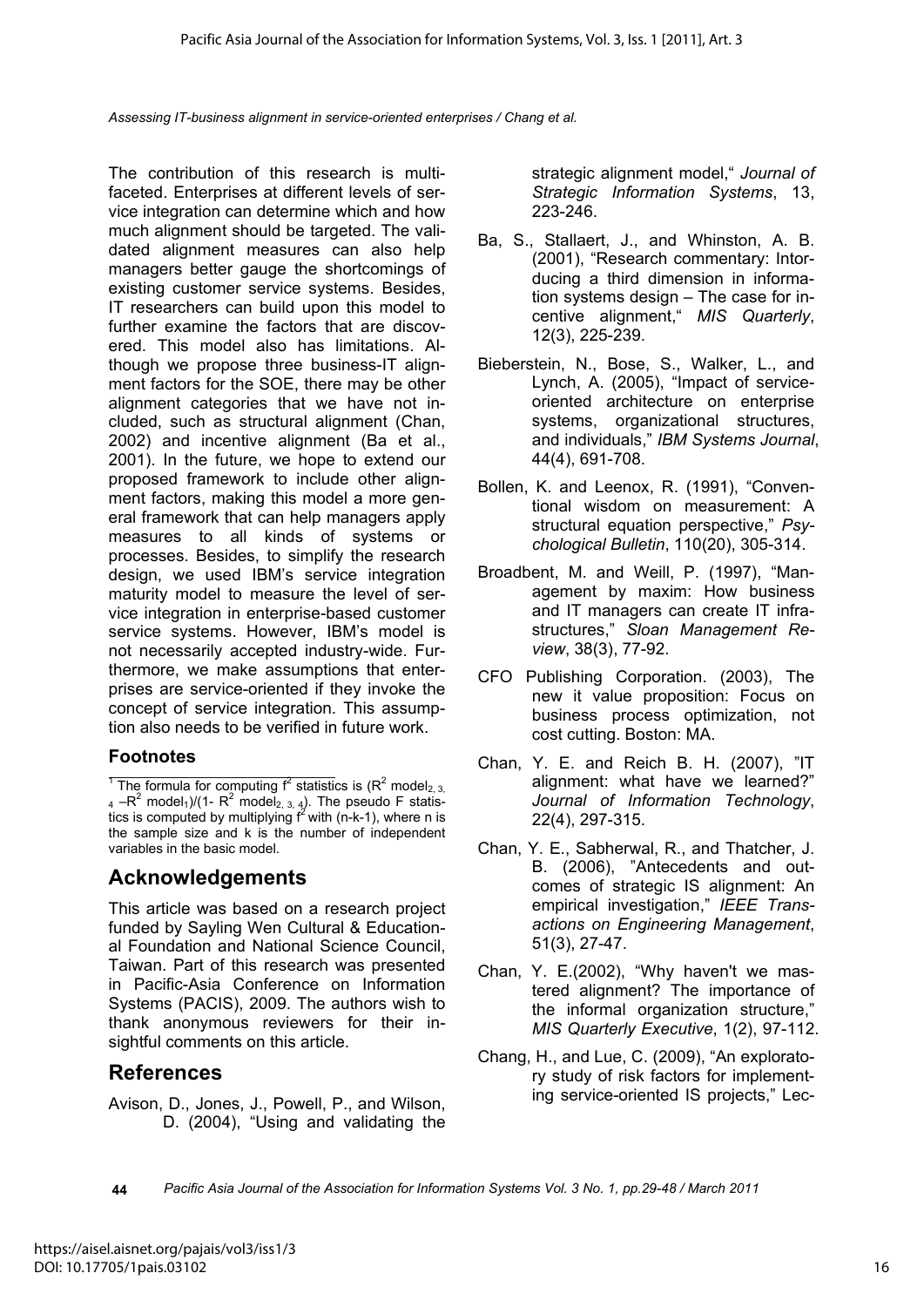ture Notes in Business Information Processing, 22, 83-95.

- Chen, H. and Vargo, S. L. (2010). "Serviceoriented challenges for design science: Charting the "E"-volution," *Pacific Asia Journal of the Association for Information Systems*, 2(1), 1-15.
- Cherbakov, L., Galambos, G., Harishankar, R., Kalyana, S., and Rackham, G. (2005), "Impact of service orientation at the business level," *IBM Systems Journal*, 44(4), 653-668.
- Chin, W. W., and Barbara L. M.; Newsted, P.R. (2003), "A partial least squares latent variable modeling approach for measuring interaction effects: Results from a Monte Carlo simulation study and an electronic-mail emotion/adoption study," *Information Systems Research*, 14(2), 189-217.
- Chin, W.W. (1998), "The partial least squares approach to structural equation modelling," Modern Methods for Business Research, Lawrence Erlbaum Associates, Inc., 295-336.
- Chung, S. H., Rainer Jr., R. K., and Lewis, B. R. (2003), "The impact of information technology infrastructure flexibility on strategic alignment and application implementations," *Communications of the Association for Information Systems*, 11, 191-206.
- Crawford, C. H., Bate, G. P., Cherbakov, L., Holley, K., and Tsocanos, C. (2005), "Toward an on demand serviceoriented architecture," *IBM Systems Journal*, 44(1), 81-107.
- Day, G. S. (1994), "The capabilities of market-driven organizations," *Journal of Marketing*, 58(4), 37-52.
- Fornell, C., and Larcker D. (1981), "Evaluating structural equation models with unobservable variables and measurement error," *Journal of Marketing Research*, 18(1), 39-50.
- Gosain, S., Malhotra, A., and El Sawy, O. A. (2005), "Coordinating for flexibility in e-business supply chains," *Journal of Management Information Systems* 21(3), 7-46.
- Grant, R. M. (1996), "Toward a knowledge based theory of the firm," Strategic Management Journal 17, Winter Special Issue, 109-122.
- Hong, K. K. and Kim, Y. G. (2002), "The critical success factors for ERP implementation: an organizational fit perspective," 40, 25-40.
- Hulland, J. (1999), "Use of partial least squares (PLS) in strategic management research: A review of four recent studies," *Strategic Management Journal*, 20(2), 195-204.
- Huang, C. D., and Hu, Q. (2007), "Achieving IT-Business strategic alignment via enterprise-wide implementation of balanced scorecards," *Information Systems Management*, 24(2), 173-184.
- IBM Global Service (2005), "Increase flexibility with the Service Integration Maturity Model (SIMM)" , (accessed June 16, 2008), http://www.ibm.com/developerworks/ webservices/library/ws-soa-simm/
- IBM Summit (2004), "Services Science: A New Academic Discipline? The Architecture of On Demand Business Summit Report," (accessed March 24, 2008), http://domino.research.ibm.com/comm /www\_fs.nsf/images/fsr/\$FILE/summit \_report.pdf
- Jarvis, C. B., Mackenzie, S. B., and Podsakoff, P. M. (2003), "A critical review of construct indicators and measurement model misspecification in marketing and consumer research," *Journal of Consumer Research*, 30(2), 199-218.
- Khaiata M. and Zualkernan I. A. (2009), "A simple instrument to measure ITbusiness alignment maturity," *Informa-*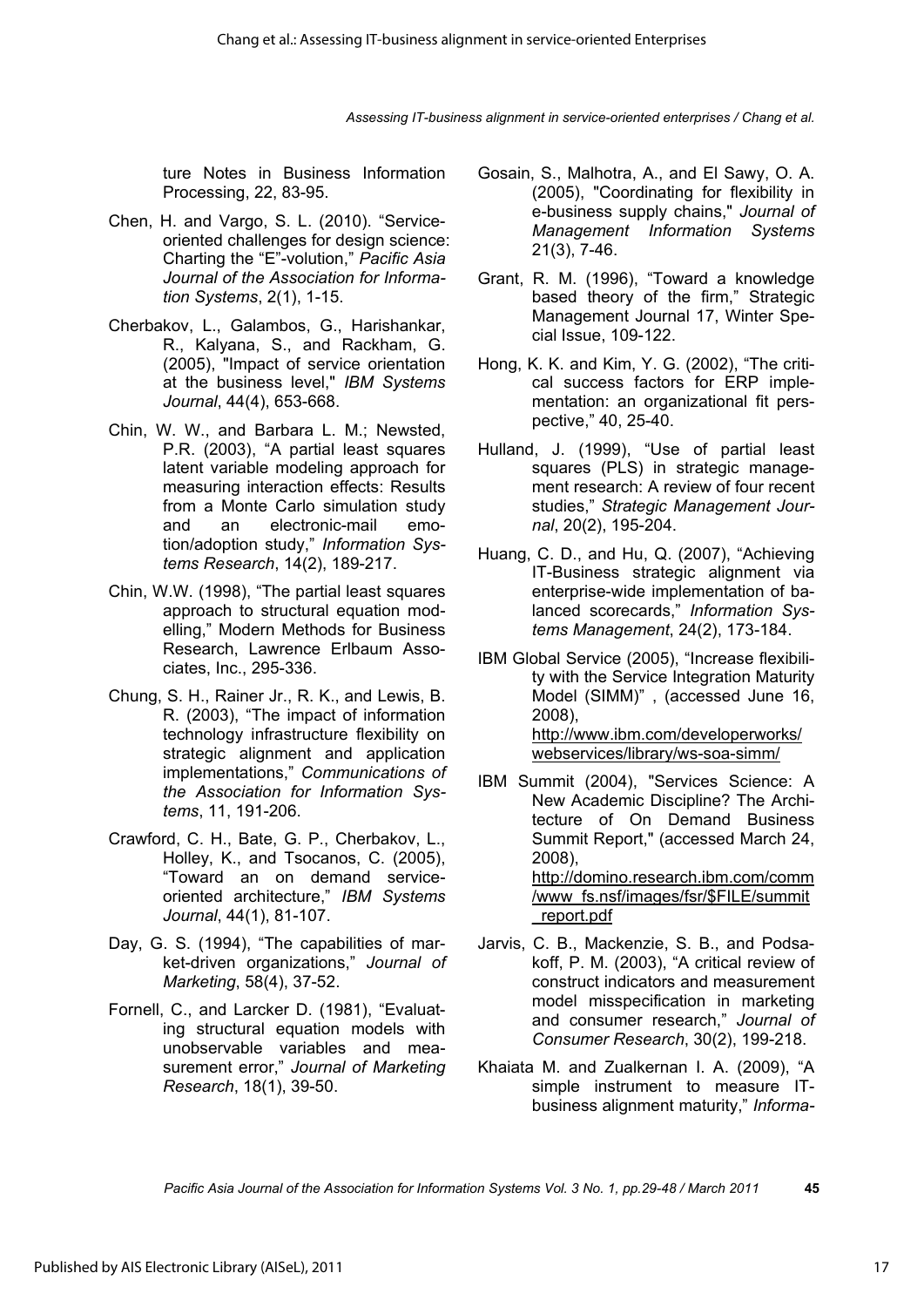*tion Systems Management*, 26(2). 138-152.

- Luftman, J. N., Papp, R. and Brier, T. (1999), "Enablers and inhibitors of business-IT alignment," *Communications of the Association for Information Systems*, 1(11), 1-25.
- Luftman, J. (2000), "Assessing business-IT alignment maturity," *Communications of the AIS*, 4(14), 1-49.
- Luftman, J. (2003), "Assessing IT/business alignment," *Information Systems Management*, 20(4), 9-15.
- Malhotra, A., Gosain, S., and El Sawy, O. A. (2005), "Absorptive capacity configurations in supply chains: Gearing for partner-enabled market knowledge creation," *MIS Quarterly*, 29(1), 145- 187.
- Menor, L. J., and Roth, A. V. (2007), "New service development competence in retail banking: Construct development and measurement validation," *Journal of Operations Management*, 25(4), 825-846.
- Moody, K. W. (2003), "New meaning to IT alignment," *Information Systems Management*, 20(4), 30-35.
- Narver, J. C., and Slater, S. F. (1990) "The Effect of a Market Orientation on Business Profitability," *Journal of Marketing*, 54(4), 20-35.
- Narver, J. C., Slater, S. F., and MacLachlan, D. L. (2004), "Responsive and proactive market orientation and newproduct success," *Journal of Product Innovation Management*, 21(5), 334- 347.
- Nunnally, J. C. (1978), Psychometric Theory, NY: McGraw-Hill.
- Oh, W., and Pinsonneault, A. (2007), "On the assessment of the strategic value of information technologies: Conceptual and analytical approaches" *MIS Quarterly*, 31(2), 239-265.
- Patnayakuni, R., Rai, A., and Seth, N. (2006), "Relational antecedents of information flow integration for supply chain coordination," *Journal of Management Information Systems*, 23(1), 13-49.
- Petter, S., Straub, D., and Rai, A. (2007), "Specifying formative constructs in information systems research," *MIS Quarterly*, 31(4), 623-656.
- Podsakoff, P. M. and Organ, D. W. (1986) "Self-reports in organizational research: Problems and prospects," *Journal of Management*, 12(4), 531- 544.
- Podsakoff, P. M., MacKenzie, S. B., and Lee, J. (2003) "Common method biases in behavioral research: A critical review of the literature and recommended remedies," *Journal of Applied Psychology*, 88(5), 879-903.
- Ray, G., Barney, J. B., and Muhanna, W. A. (2004), "Capabilities, business processes, and competitive advantage: Choosing the dependent variable in empirical tests of the resourcebased view," *Strategic Management Journal*, 25(1), 23-37.
- Reich, B. H., and Benbasat, I. (2000), "Factors that influence the social dimension of alignment between business and information technology objectives," *MIS Quarterly*, 24(1), 81-113.
- Rockart, J. F., Earl, M. J., and Ross, J. W. (1996), "Eight imperatives for the new IT organization," *Sloan Management Review*, 38(1), 43-55.
- Schneider, B., White, S. S., and Paul, M. C. (1998), "Linking service climate and customer perceptions of service quality: Test of a causal model," *Journal of Applied Psychology*, 83(2), 150-163.
- Shpilberg, D., Berez, S., Puryear, R., and Shah, S. (2007), "Avoiding the alignment trap in information technology," *MIT Sloan Management Review*, 51- 58.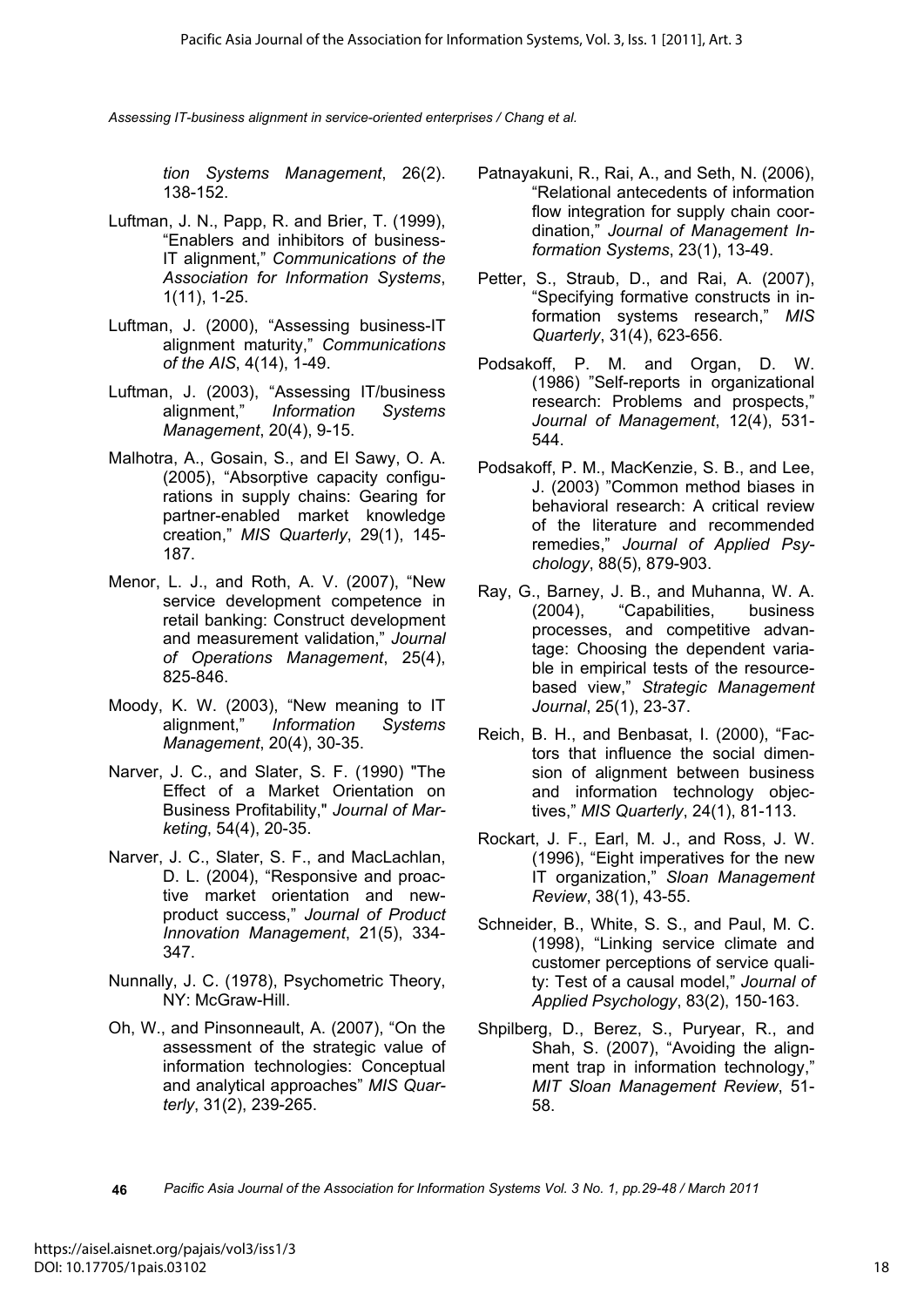- Slater, S. F., and Narver, J. C. (1999), "Research notes and communications: Market-oriented is more than being customer-led," *Strategic Management Journal*, 20(12), 1165-1168.
- Slater, S. F. and Narver, J. C. (1998), "Customer-Led and Market-Oriented: Let's Not Confuse the. Two," *Strategic Management Journal*, 19, 1001-1006.
- Sharma, S., Durand, R. M., and Gur-Arie, O. (1981), "Identification and analysis of moderator variables," *Journal of Marketing Research*, 18, 291-300.
- Tallon, P. P., and Kraemer, K. L. (1999), "A process-oriented assessment of the alignment of information systems and business strategy: Implications for IT business value," For Submission to the Fourth Americas Conference on Information Systems (AIS), Maryland, USA, 1-10.

## **About Authors**

**Dr. Hsin-Lu Chang** is an associate professor in the Department of Management Information Systems, National Chengchi University. She received a Ph.D. in information systems at the School of Commerce, University of Illinois at Urbana-Champaign. Her research areas are in B2B e-commerce, IT value, technology adoption, and IT-enabled service innovation. She has published a number of papers on information systems and electronic commerce in journals such as Information Systems Journal, International Journal of Electronic Commerce, and Journal of Organizational Computing and Electronic Commerce.

**Hsiang-En Hsiao** received his M.S. in Management Information Systems at National Chengchi University, Taiwan. He is currently

- Wang, E.T., Tai, J.C., and Wei, H. (2006), "A virtual integration theory of improved supply-chain performance," *Journal of Management Information Systems*, 23(2), 41-64.
- Weill, P., Subramani, M., and Broadbent, M. (2002), "Building IT infrastructure for strategic agility," *MIT Sloan Management Review*, 44(1), 57-65.
- Weiss, J. W., Thorogood, A., and Clark, K. D. (2006), "Three IT-business alignment profiles: Technical resource, business enabler, and strategic weapon," *Communications of AIS*, 2006(18), 676-691.
- Zahra, S. A. and George, G. (2002), "Absorptive capacity: A review, reconceptualization, and extension," *Academy of Management Review*, 27(2), 185-203.

a Ph.D. student at National Chengchi University. He has presented and published his works in numerous international conferences. His research interests include serviceoriented architecture, enterprise systems, service sciences, and cloud computing.

**Chia-Pei Lue** received her M.S. in Management Information Systems at National Chengchi University, Taiwan. Her research interests include IT project risks and service sciences. For the past ten years, she has been working in IT department of international companies such as British American Tobacco Taiwan, Alexander Corporation, Mi-TAC-SYNNEX Group, and 2HD Studio. Her current position is application project manager in Carrefour Taiwan.